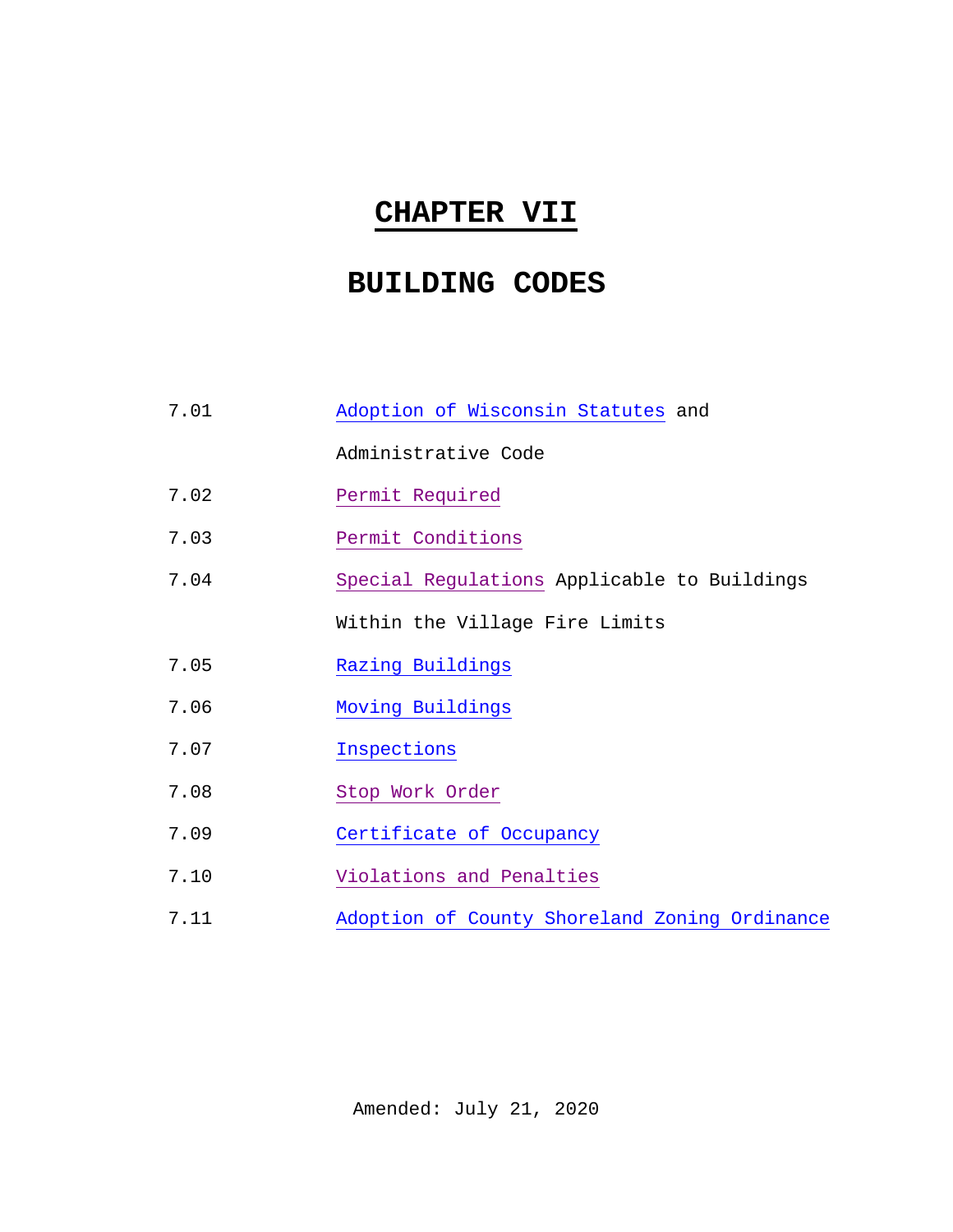## **CHAPTER VII**

## **BUILDING CODES**

# 7.01 **Adoption of Wisconsin Statutes and Administrative Code.**

(A) The following Chapters of the Wisconsin Administrative Code and Wisconsin Statutes, as well as all subsequent revisions, are hereby adopted and incorporated into this Code and shall be enforced by the Building Inspector:

National Fire Protection Association Standards: Volumes 1-12<br>Ch. SPS 302.31 Ch. SPS 302.31 Plan Review Fee Schedule<br>Ch. SPS 305 Credentials Ch. SPS 305 Credentials<br>Ch. SPS 314 Fire Prevent Ch. SPS 314 Fire Prevention<br>Ch. SPS 316 Electrical Code Ch. SPS 316 Electrical Code<br>Ch. SPS 318 Elevators, Escal Elevators, Escalators, and Lift Devices Ch. SPS 320-325 Uniform Dwelling Code Ch. SPS 327 Campgrounds<br>Ch. SPS 360-366 Commercial Ch. SPS 360-366 Commercial Building Code Ch. SPS 375-379 Buildings Constructed Prior to 1914 Uniform Plumbing Code Wis. Stat. Statues Chapter 101 Department of Safety and Professional Services – Regulation of Industry, Buildings, and Safety **(Amended per Ordinance No. 496 – 7/21/2020)**

(B) For the purposes of this Chapter, the provisions of the Wisconsin Uniform Dwelling Code are the standards for construction of the following:

(1) Additions. Additions, alterations, and major equipment replacements for one- and two-family dwellings built prior to June 1, 1980, all one- and two-family dwellings, and all one- and two-family residential remodeling and additions.<br>(2) Detached Garages.

Detached garages greater than two hundred (200) square feet serving one and two family dwellings. Grade beam slabs are required for private, residential garages with a continuous floating slab of reinforced concrete and shall not be less than four (4) inches in thickness. Reinforcement shall be a minimum of six by six (6" X 6") inch, number ten (10)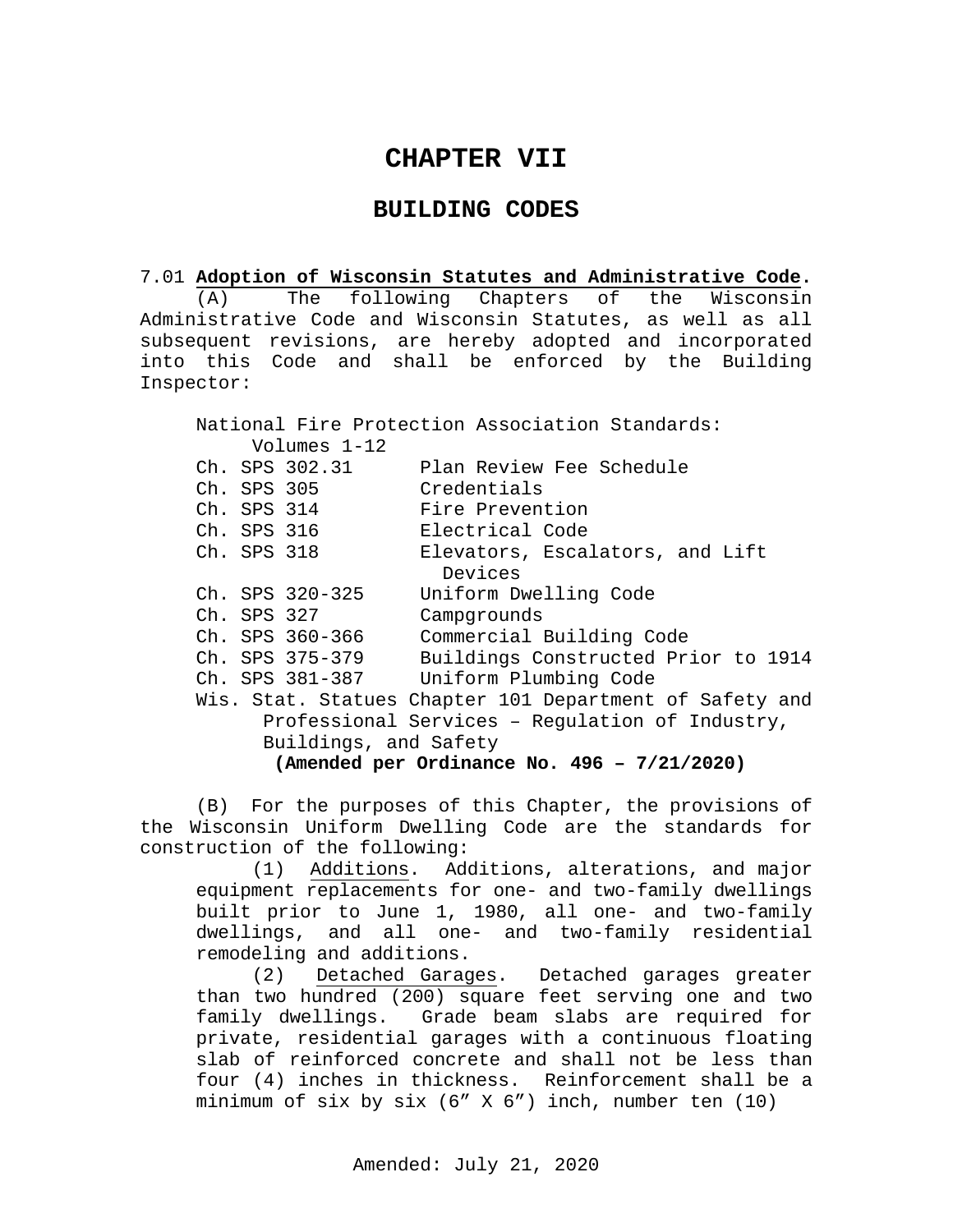7.01(B)(2)

wire mesh. The slab shall be provided with a thickened edge all around, eight (8) inches wide and eight (8) inches below the top of the slab. (Exempted are "frost free footings" for detached residential accessory buildings) SPS 322, Wis. Adm. Code shall not apply.

(3) Other Detached Accessory Buildings. Concrete slabs, frost free footings, etc., are not required, but if they are installed, they shall follow subsection (2) above and/or SPS 321, Wis. Adm. Code.

(C) **Certified Municipality.** The Village has adopted the Certified Municipality Status as described in Ch. SPS 361.60 of the Wisconsin Administrative Code.<br>(1) Responsibilities. Th

(1) Responsibilities. The Village shall assume the following responsibilities for the Department of Safety and Professional Services Department:<br>(a) Provide inspection of commercial

Provide inspection buildings with certified commercial building inspectors; and

(b) Provide plan examination of commercial buildings with certified commercial building inspectors.

(2) Plan Examination. Drawings, specifications, and calculations for all the types of buildings and structures, except State-owned buildings and structures, to be constructed within the limits of the Village of West Salem, if the plans are for any of the following:

(a) A new building or structure containing less than Fifty (50,000) Thousand cubic feet of total volume;<br>(b) An

An addition to a building or structure where the area of the addition results in the entire building or structure containing less than Fifty (50,000) Thousand cubic feet of total volume;

(c) An addition containing no more than Twenty-five (2,500) Hundred square feet of total floor area and no more than one (1) floor level, provided the largest roof span does not exceed eighteen (18) feet and the exterior wall height does not exceed twelve (12) feet;

(d) An alteration of a space involving less than One Hundred (100,000) Thousand cubic feet of total volume;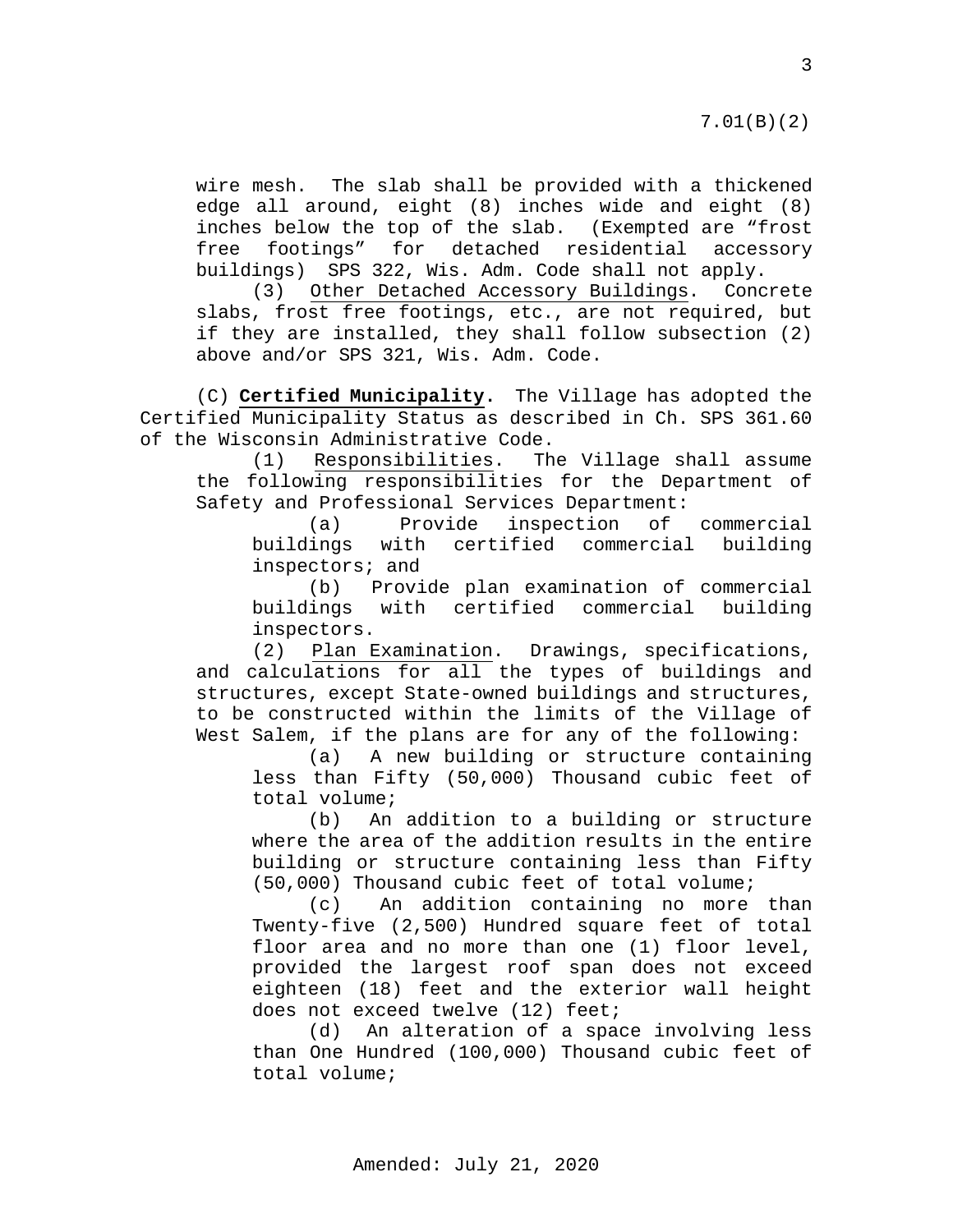(e) A certified municipality may waive its jurisdiction for the plan review of a specific project or types of projects, or components thereof, in which case plans and specifications shall be submitted to the Department for review and approval; or

(f) The Department may waive its jurisdiction for the plan review of a specific project, where agreed to by a certified municipality, in which case plans and specifications shall be submitted to the certified municipality for review and approval.

(3) Plan Submission Procedures. All commercial buildings, structures, and alterations, including new buildings and additions less than Twenty-five (25,000) Thousand cubic feet, require plan submission as follows:

(a) Building permit application;

(b) Application for review – SBD-118

(i) Fees per Table SPS 302.31-2 and SPS 302.31

(ii) Fees apply to all commercial projects

(c) Four (4) sets of plans;

(i) Signed and sealed per SPS 361.31

(ii) One (1) set of specifications

(iii) Components and system plans<br>(iv) Calculations showing Calculations showing code compliance

**(Amended per Ordinance No. 496 – 7/21/2020)**

## (D) **Building-HVAC-Electrical-Plumbing Inspector.**

 $(1)$  Creation and Appointment. created the office of Building Inspector. The Building Inspector shall be appointed by the Village. The Building Inspector shall be certified for inspection purposes by the Wisconsin Department of Safety and Professional Services in the required categories specific under SPS 305, Wisconsin Administrative Code.

(2) Assistants. The Building Inspector may employ, assign, or appoint, as necessary, assistant inspectors. Any assistant hired to inspect buildings shall be certified as defined in SPS 305, Wisconsin Administrative Code by the Department.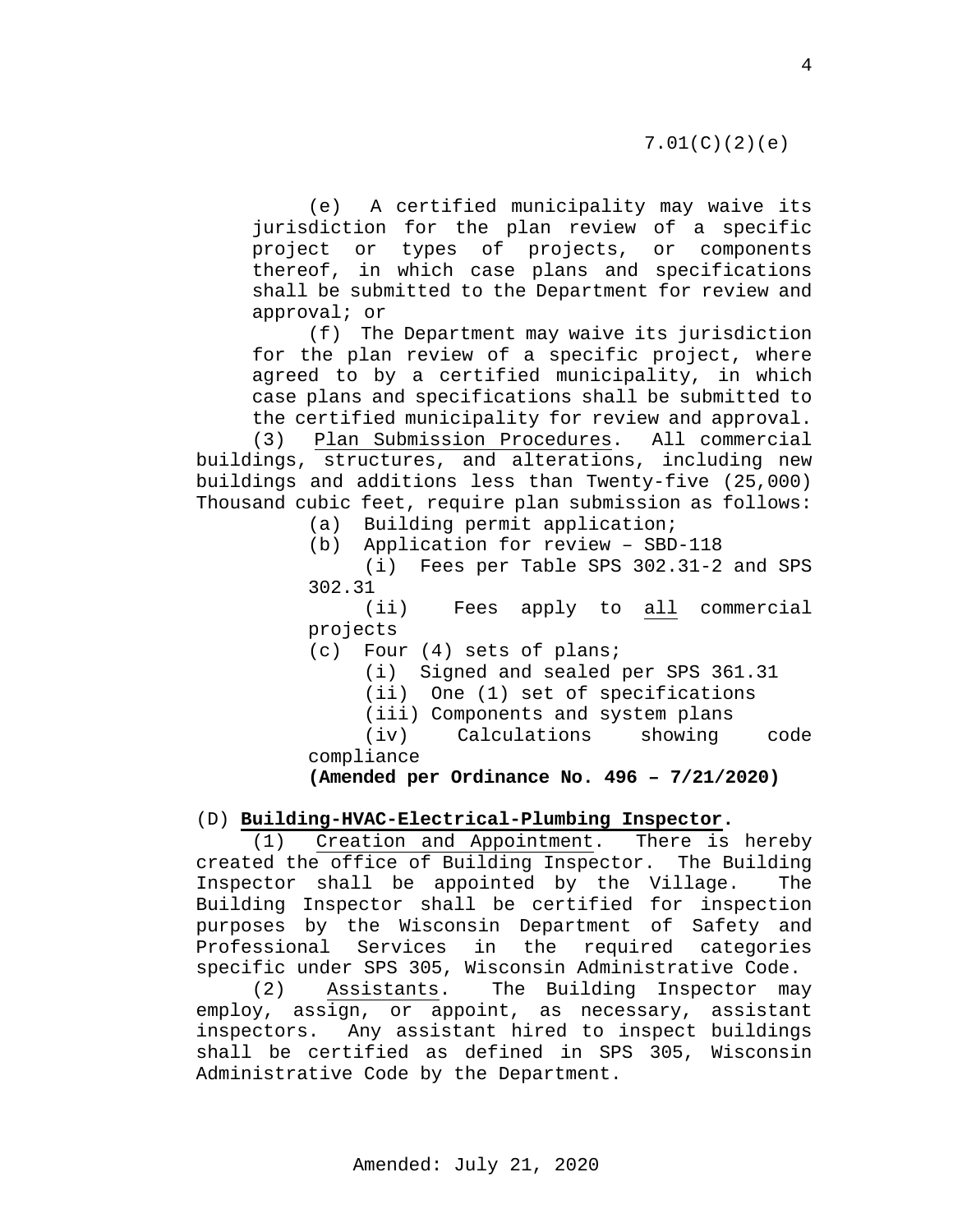(3) Duties. The Building Inspector shall administer and enforce all provisions of this Ordinance. (4) Powers. The Building Inspector or an authorized certified agent of the Building Inspector may, at all reasonable hours, enter upon any public or private premises for inspection purposes. The Building Inspector may require the production of the permit for any building, plumbing, electrical, or heat work. person shall interfere with or refuse to permit access to any such premises to the Inspector or his/her agent while in the performance of his/her duties. In the event that the Inspector is refused access to any such premises, then the Inspector is authorized to apply for a special inspection warrant pursuant to Section 66.0119, Wis. Stat.

**(Created by Ordinance No. 496 – 7/21/2020)**

**7.02 Permit Required.** No owner or contractor may commence construction of any building or mechanical system prior to obtaining a valid permit from the Village Building Inspector. The construction which shall require a building permit includes, but is not limited to:<br>1. New One (1) and Two

New One (1) and Two (2) family and commercial building including agricultural buildings, detached structures (decks), and detached accessory buildings.<br>2. Additions increase the physical dimensions of

Additions increase the physical dimensions of a building including decks.

3. Alterations to the building structure, cost shall include market labor value, or alterations to the building's heating, electrical, or plumbing systems.

4. Replacement of major building equipment including furnaces and central air conditioners, water heaters, and any other major piece of equipment shall require a permit, except as noted.

5. Any electrical wiring for new construction or remodeling excluding new wiring for existing industrial and manufacturing facilities that do not require Statemandated building plan review.<br>6. Any HVAC for new construct

Any HVAC for new construction or remodeling.

7. Any plumbing for new construction or remodeling.

8. Any new or re-wired electrical service, including services for agricultural buildings.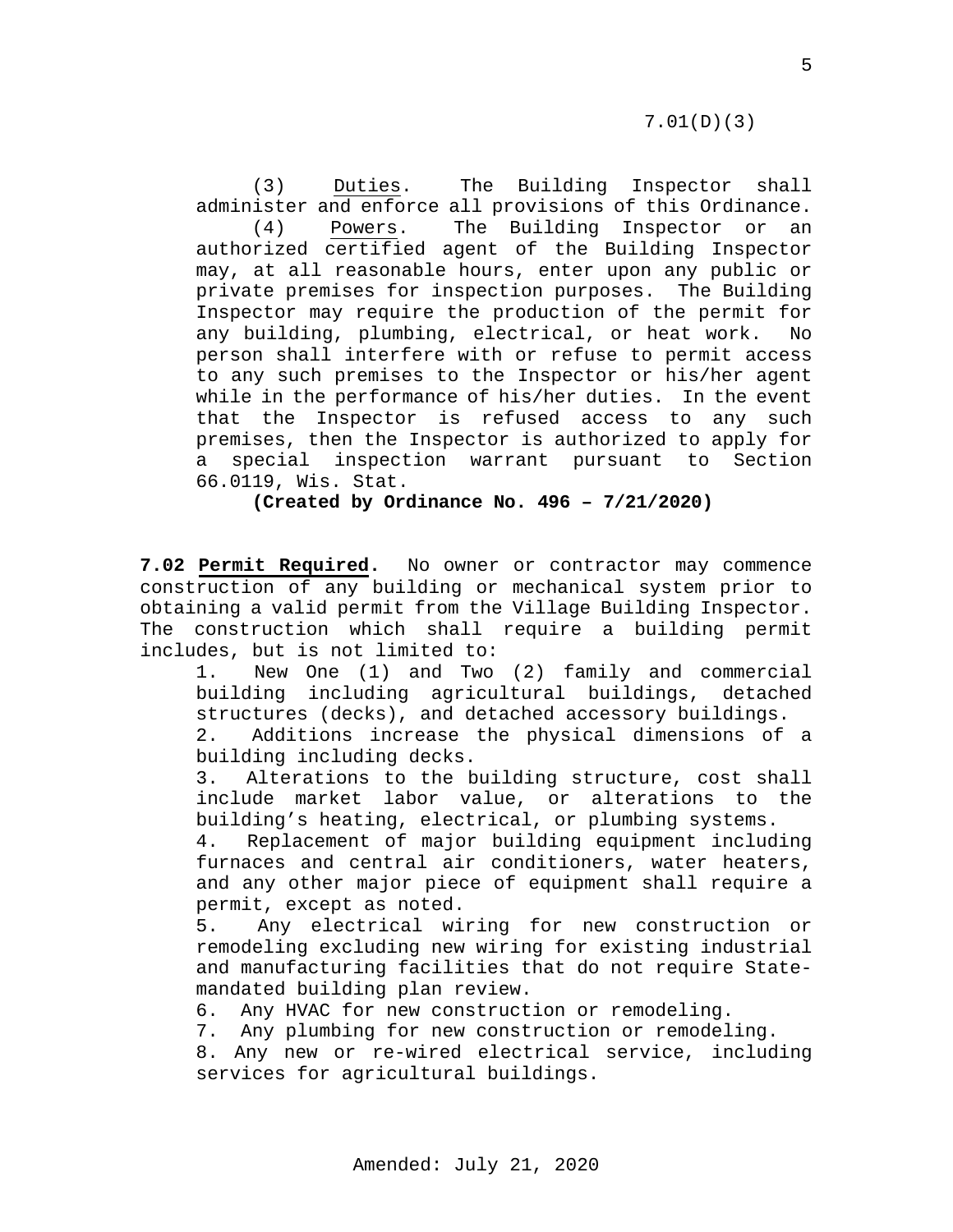### <span id="page-5-0"></span>**7.03 Permit Conditions.**

(A) All work done under any permit issued shall comply fully with Chapter 3 - Zoning, Chapter 9 - Water, Street Excavations in Chapter 5 and all other pertinent provisions of this Code.

(B) **Fees.** Building permit fees are as set forth in Appendix "A" Fee Schedule.

The minimum cost of any building permit and any building permits not listed shall be as set forth in Appendix "A" Fee Schedule. Fees may be adjusted from time to time by Village Board action.

## <span id="page-5-1"></span>**7.04 Special Regulations Applicable to Buildings Within the Village Construction Limits.**

(A) **Roofs.** All new roofs in any part of the Village shall be exteriorly covered with copper, tin, iron, or other fireproof material. A roof requiring repair of more than twenty (20%) percent of its surface is considered a new roof for the purpose of this Section.

(B) **Building Regulations.** All buildings erected within the Construction Limits designated in Section 1.23 of this Code of Ordinances must comply with the following provisions, except newly-erected buildings with a building wide fire suppression system in the form of an automated sprinkler system do not have to comply with these requirements if the construction meets the minimum nine (9') foot side and rear yard setback:

All outside and party walls shall be made of stone, brick, or other fireproof material.<br>(2) Outside and party walls not exc

Outside and party walls not exceeding 24 feet in heights from the level of the sidewalk to the underside of the roof joists or rafters, shall not be less than 8 inches in thickness if of brick and not less than 16 inches in thickness if of stone.

(3) Outside or party walls exceeding 24 feet in height as measured in subsection 2 above shall not be less than 12 inches in thickness if of brick and not less than 18 inches in thickness if of stone.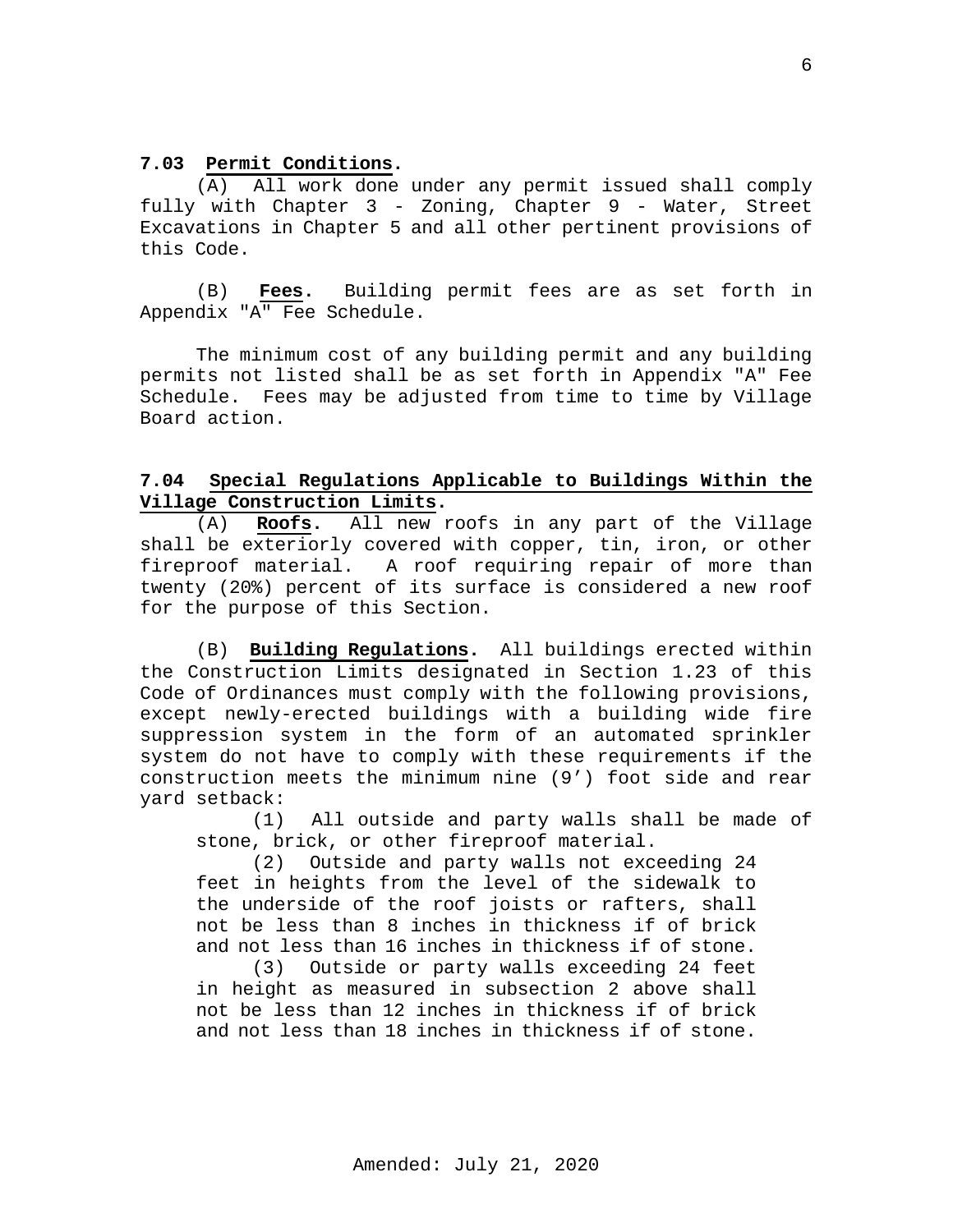(4) All joists, beams, or other timbers in outside and party walls shall be separated from each other by at least 4 inches by stone or brick laid in mortar, and all wooden lintels or plate pieces in front or rear walls, shall recede from the outside of the wall at least 4 inches, except that lintels of timber may be used in cornices covered with copper, tin, iron, or other fireproof materials, which recede 4 inches from the outside or front as aforesaid.

(5) Roofs, cornices, and gutters shall be covered on the outside surface with copper, tin, iron, or other fireproof material; and all buildings to be used for storage or warehouse purposes which exceed 24 feet in height from the level of the sidewalk to the underside of the rafters, shall have shutters to all outside doors and windows made of iron or covered with iron or other fireproof material.

(6) There shall be not more than thirty-two (32) feet of space between the party or outside walls of any building, unless such buildings be supported by iron or other columns or supports of fireproof material.

(7) All end and party walls shall extend above the sheeting of the roof at least two and one-half (2.5) feet, and in no case shall the plating or sheeting of the roof extend through or across any party or end wall and in case of any opening in any party wall, or end wall the same shall be provided with iron or fireproof doors properly fitted and hung so as to be easily and quickly closed in case of fire.

(C) **Permits to Build.** No building shall be constructed within the Village Construction Limits described in Section 1.23 of this Code until the owners or builders obtain a permit which complies with either:

(1) Permits to Build Buildings Covered by Uniform Dwelling Code SPS 320-325. For buildings covered by the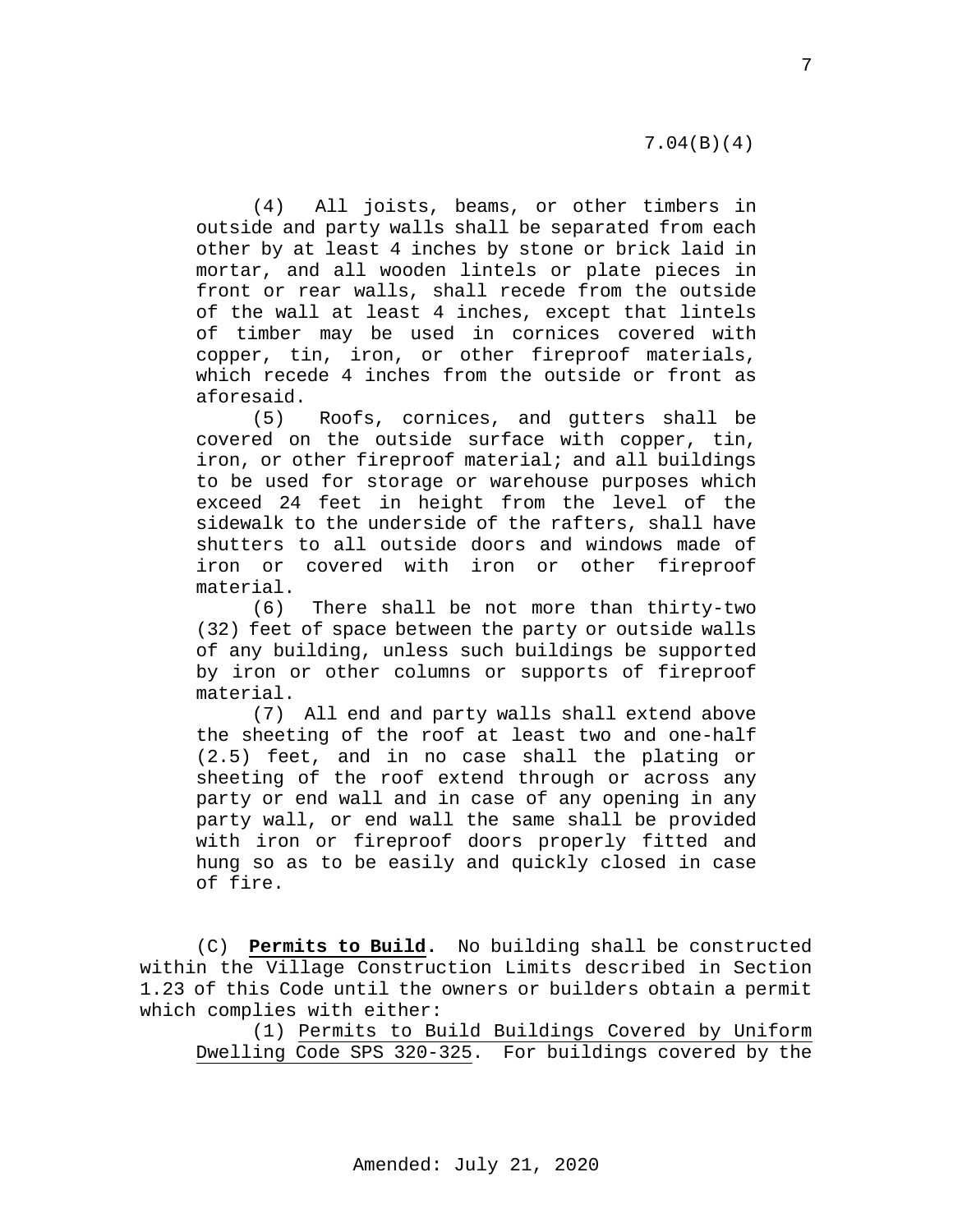## 7.04(C)(1)

Uniform Dwelling Code SPS 320-325, the owner shall file a written application with the Village Building Inspector describing briefly the size, kind and intended use of the building contemplated to be erected and specifying particularly the material intended to be used in the construction of said building and roofs thereon. Upon the filing of the application, the Building Inspector shall have the power to grant a permit to the owner or builder permitting the erection of the building provided that the building so contemplated to be erected shall comply with the requirements of this State Code. All applications for such permits shall be in writing and shall describe the proposed building and place or lot on or to which it is proposed to erect or remove the same.

(2) Permits to Build Buildings Not Covered by the Uniform Dwelling Code SPS 320-325. For buildings not covered by the Uniform Dwelling Code SPS 320-325, the owner shall file a written application with the Building Inspector describing briefly the size, kind, and intended use of the building contemplated to be erected and specifying particularly the material intended to be used in the construction of said building and roofs thereon. If the building is of such a size and character as to require State review and approval under the Commercial Building Code SPS 360-366, such approval shall be obtained before the Village Building Inspector shall have the power to grant a license or permit to the owner or builder permitting the erection of the building, provided that the building so contemplated to be erected shall comply with the requirements of the Commercial Building Code SPS 360-366. If the building is not of such a size or character to require State review and approval under the Commercial Building Code SPS 360- 366, then the owner shall have the plans drawn by a State Licensed Architect and certified as complying with the requirements of the Commercial Building Code SPS 360- 366, before the Village Building Inspector shall have the power to grant a license or permit to the owner or builder permitting the erection of the building, provided that the building so contemplated to be erected shall comply with the requirements of the Commercial Building Code SPS 360-366.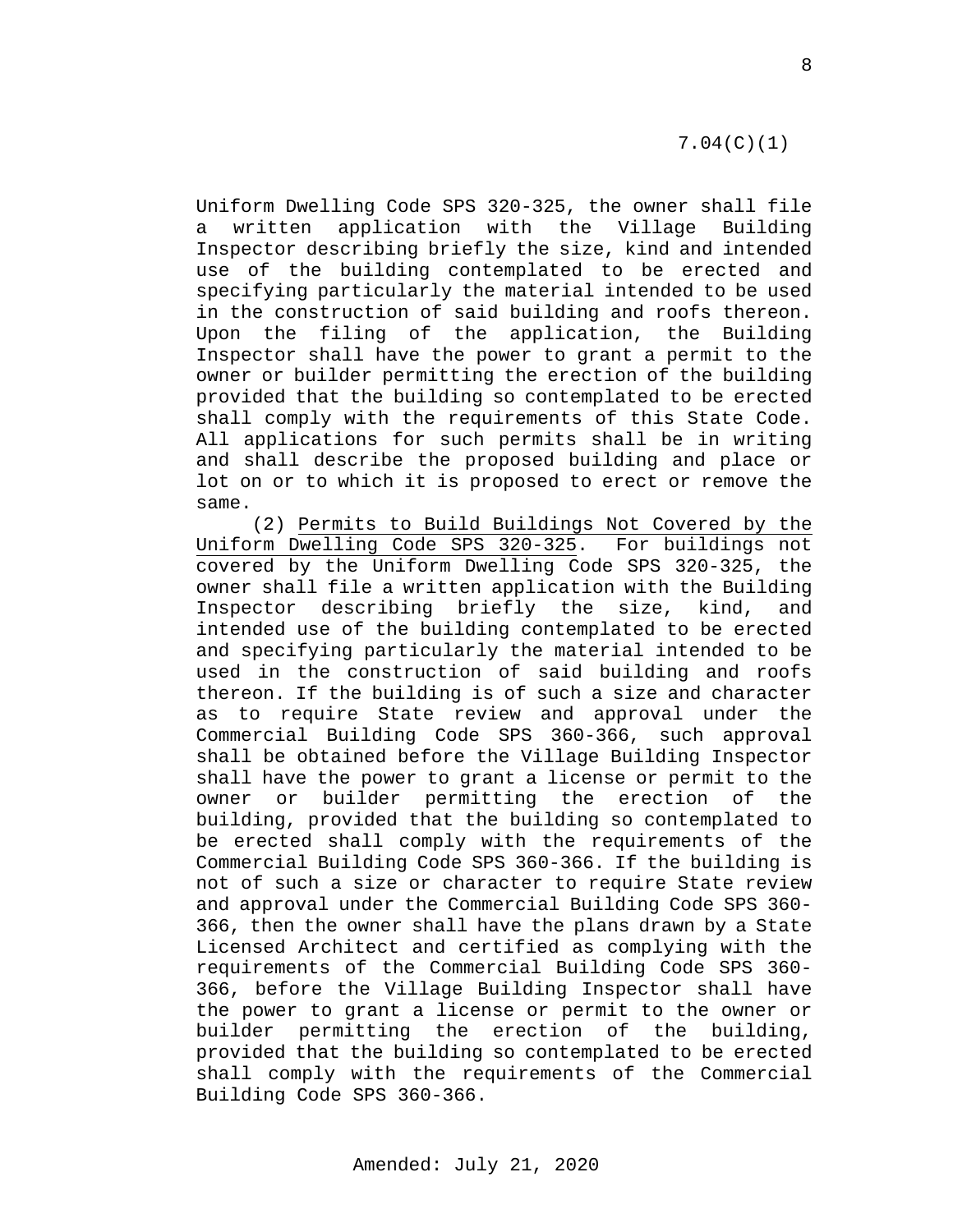7.04(D)

(D) **Lumber Sheds.** Lumber sheds and warehouses for the storage of lumber and building materials shall be erected only on that part of the construction limits described in Section 1.23 of this Code lying to the south of the alley and the alley line extended which runs east and west in Blocks 20 and 21 of the Resurvey of West Salem's Leonard's Addition and the portion of Block 20 of the Resurvey of West Salem's Leonard Addition which lies East of the alley which runs north<br>and south and lies south of Memorial Drive. All sheds or and south and lies south of Memorial Drive. buildings erected under the provisions of the section shall be constructed either of solid stone, solid concrete, brick or cement blocks; or of frame construction completely veneered on all sides with corrugated iron, tin, or other<br>metal sheathing or covering. The sheds and buildings, metal sheathing or covering. however, shall not be in any way covered or veneered with any asbestos composition sheathing. All cornices and roofs of the sheds and buildings shall be covered with iron, slate, cement, tile, tar and gravel, tin, or metal roofing, and shall not be roofed with asbestos or composition roofing.

(E) **Fires**. No person shall ignite any grass, leaves, paper, or any other inflammable material, or permit the same to be done.

(F) **Penalty.** Any person who shall own, build, remove, or repair any building or part of any building within the Village Construction Limits or assist in the above in any way contrary to the provisions of this Section or who shall violate any other provision of this Chapter shall upon conviction forfeit not less than Ten (\$10.00) Dollars nor more than One Hundred (\$100.00) Dollars. Every forty-eight (48) hour period in which the violation persists shall constitute a separate offense.

**(Section 7.05 Amended 3/15/2016 – Ordinance No. 472; renumbered to 7.04 – Ordinance No. 496 – 7/21/2020)**

## <span id="page-8-0"></span>**7.05 Razing Buildings.**

(A) **Authority and Cost.** The Building Inspector is hereby authorized to act for the Village under the provisions of Section 66.0413, Wisconsin Statutes, which is headed Razing Buildings. The Village Administrator is authorized to place the cost of razing or securing any building, in full or in part, against the real estate upon which the building is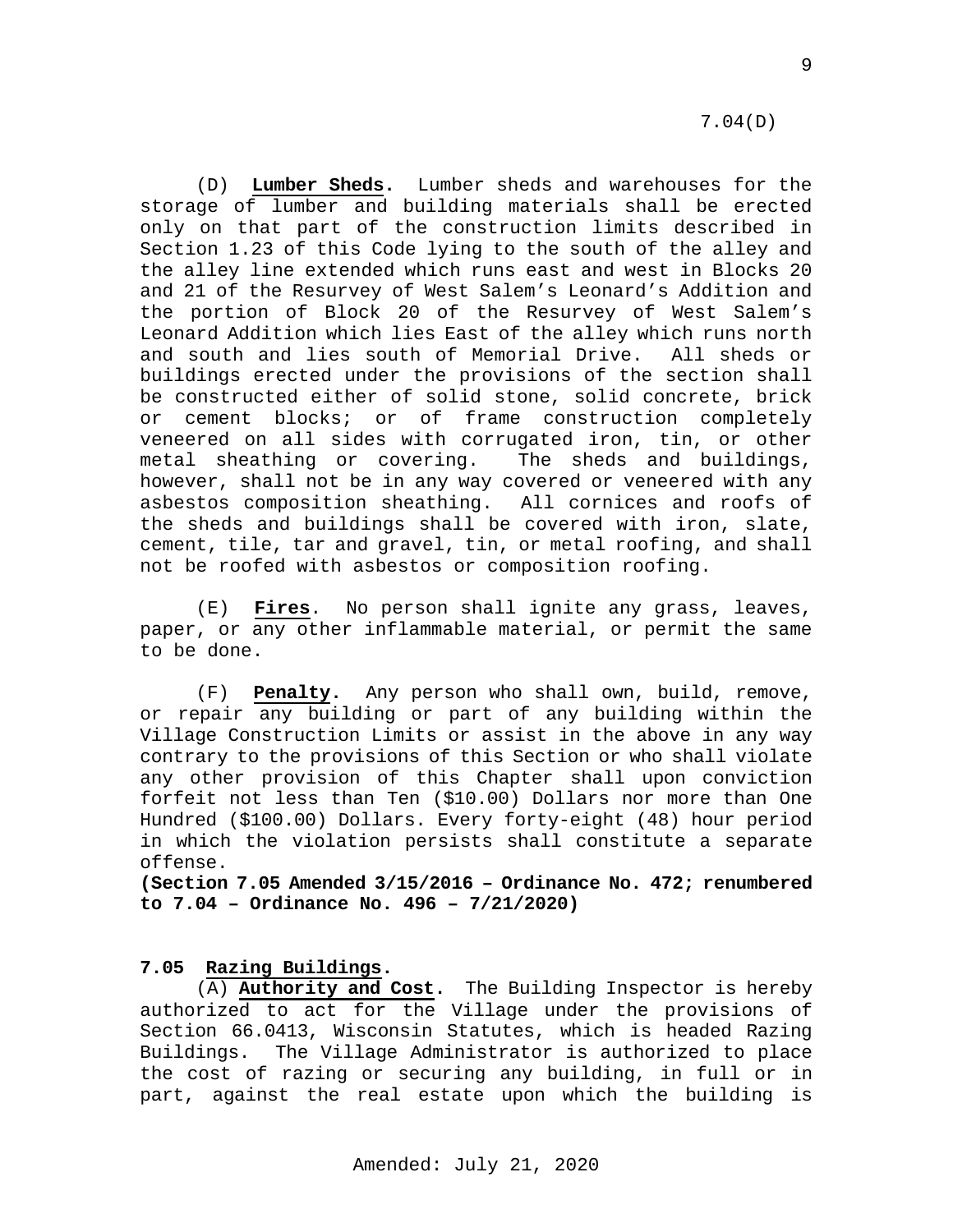located, which costs are incurred by the Village, pursuant to the provisions of Section 66.0413, Wis. Stats., and if that cost is so charged, it shall become a lien upon the real estate and may be assessed and collected as a special charge, but may not be assessed and collected as a special tax.

(B) **Utilities Disconnected**. In addition to the powers granted in Section 66.0413, Wisconsin Statutes, before the building can be demolished, moved, or secured, the owner or Village shall notify all utilities having service connections within the building, such as water, electric, gas, sewer, and other connections. A permit to demolish or to secure or to remove a building shall not be issued until the Building Inspector ascertains that service connections and appurtenant equipment, such as meters and regulators, have been removed, sealed, plugged, or modified in a safe manner.

(C) **Excavation.** Excavations shall be filled with solid fill to match lot grade within five (5) days of the building's removal. Any excavation shall be protected by appropriate fences, barriers, and/or lights.

**(Sec. 7.06 amended 8/16/2016 Ord. 475)**

## **7.06 Moving Buildings.**

## <span id="page-9-0"></span>(A**) Permit Required.**

(1) No building or structure shall be moved into or within the Village without first obtaining from the Building Inspector a permit for such move and for all additions, alterations and improvements necessary to make the building or structure comply with the Village Building Code. Before issuing such permit, the Building Inspector shall inspect the building or structure to ascertain its structural fitness for the move and any additions, alterations and improvements thereto necessary for compliance with this Code, and shall obtain the approval of the Plan Commission for compliant with the Zoning Code. Chapter III of these Ordinances.

(2) No building or structure shall be moved out of the Village without first obtaining from the Building Inspector a permit for such move which may be issued without providing for compliance with the Building and Zoning Codes and without obtaining the approval of the Plan Commission required under subsection (a). The permit applicant must pay the fee required under Section 7.04(B) of this Chapter.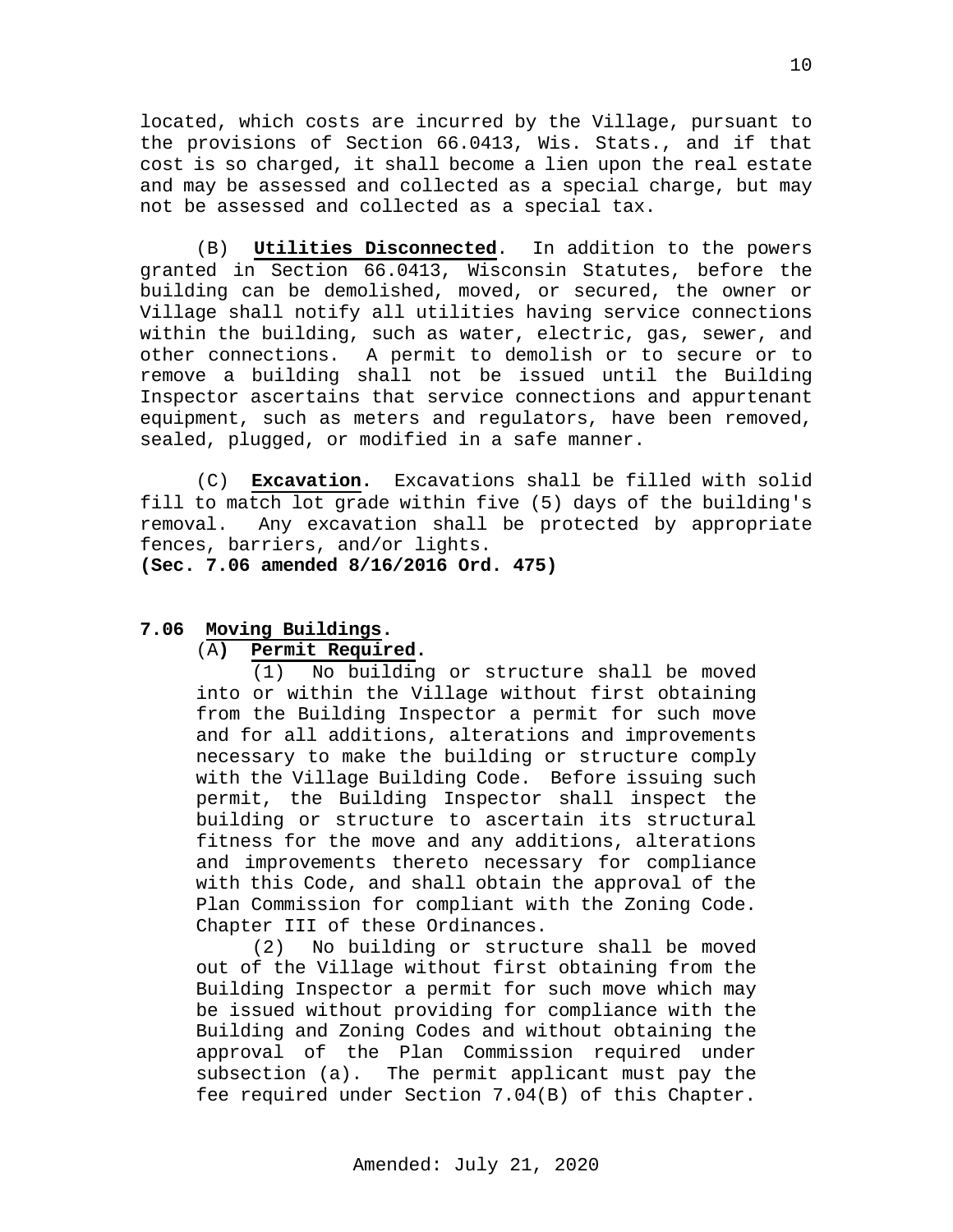(B) **Application**. Application shall be made to the Building Inspector on a form provided by the Building Inspector and shall provide the following:

(1) State the name of the owner of the building to be moved;<br>(2) Th

The present location of the building and a photograph thereof;<br>(3) The prop

The proposed location to which the building is to be moved;

(4) Photographs of the immediate area adjacent to and across the street or highway from the proposed new location;

(5) The name of the mover engaged.

## (C) **Buildings or Structures Not to be Moved.**

(1) No permit shall be granted for the moving of any building or structure or portion thereof which has deteriorated or been damaged to an extent greater than 50% of the assessed value of the building or structure. This determination shall be made by the Building Inspector.

(2) No permit shall be granted to move any building or structure or portion thereof from one location to another location on the same premises or from one premises to another premises unless the building or structure to be moved will not be so at variance with either the exterior architectural appeal and functional plan of existing structures in the immediate neighborhood or the character of the<br>immediate neighborhood so as to cause a neighborhood so as to cause a substantial depreciation in the property values of said neighborhood. This determination shall be made by a majority vote of the Planning Commission.

(D) **Moving Buildings.** If the applicant proposes to alter the exterior of the building after moving it, applicant shall submit with said application complete plans and specifications for the proposed alterations. No occupancy permit shall be issued for the building until the proposed exterior alterations have been completed.

(E) **Appeal.** Any person entitled to appeal from the Building Inspector's grant or refusal to grant a moving permit may appeal to the Board of Appeals in the same manner and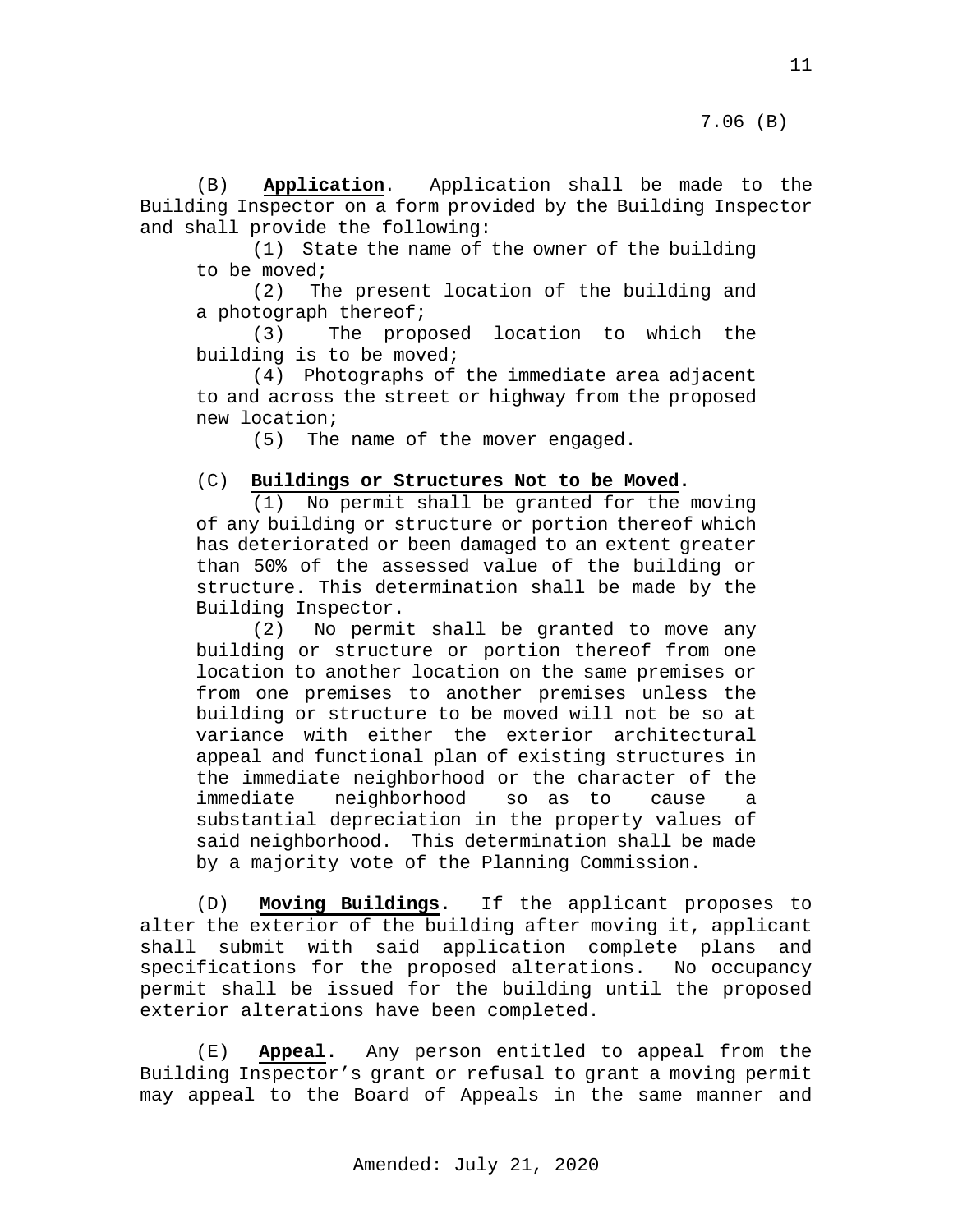with the same force and effect as if this ordinance had not been adopted and the Building Inspector had taken such action independently.

(F) **Bond Required.** Before the Building Inspector grants a permit to move any building, the applicant shall give a bond in the sum of at least Ten Thousand (\$10,000.00) Dollars with good and sufficient securities to be approved by the Village Attorney, conditioned among other things that the applicant will save and indemnify judgments, costs, and expenses which may, in any way, accrue against the Village and keep the Village harmless against all liabilities, judgments, costs, and expenses in consequence of the granting of such permit.

The Building Inspector may further condition the bond upon the erection of adequate barriers, filling the excavation within 48 hours, or other means to prevent passersby from falling into the excavation.

In addition to the above bond, the Building Inspector shall require public liability insurance covering injury to one person to the sum of at least \$100,000; for one accident to at least \$200,000; and together with property damage insurance to at least \$50,000 or such other coverage as deemed necessary.

(G) **Regulations for Moving.** Every permit to move a building shall state all conditions to be complied with, designate the route to be taken and limit the time for removal. The building removal shall be continuous during all hours of the day, and day by day and at night if the Building Inspector so orders until completed with the least possible obstruction to the thoroughfare.

No buildings shall be allowed to remain overnight upon any street crossing or intersection or so near thereto as to prevent easy access to any fire hydrant. Lighted lanterns shall be kept in conspicuous places at each end of the building during the night.

(H) **Damage to Streets.** Every person receiving a permit to move a building shall, within one day after said building reaches its destination, report that fact to the Building<br>Inspector who in the company of the Village Highway the company of the Village Commissioner, shall thereupon inspect the streets over which said building has been moved and ascertain their condition.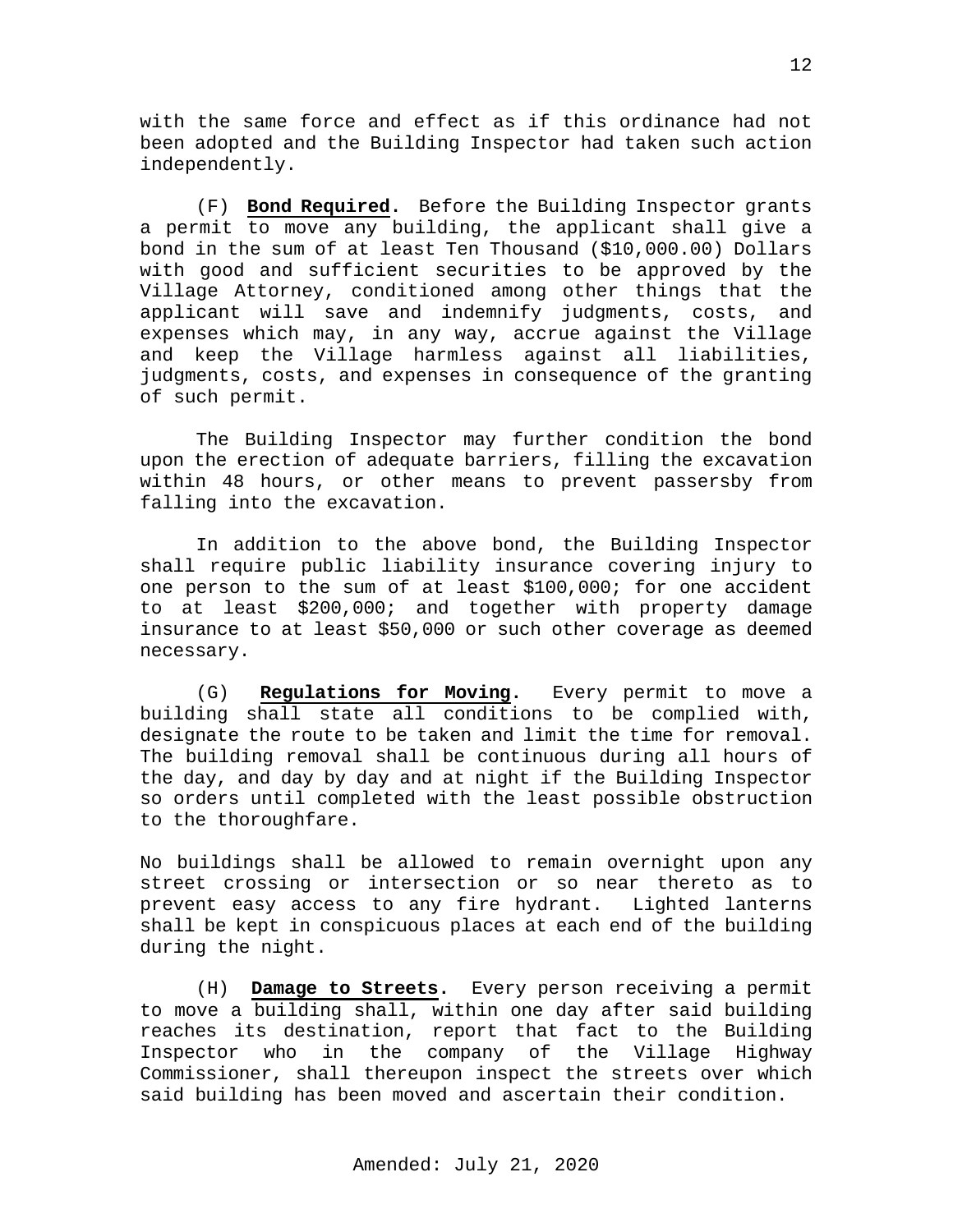7.06(H)

If the removal of said building has caused any damages to the streets, the house-mover shall forthwith place them in as good repair as they were in before the permit was granted. Upon the failure of the house-mover to do so within ten (10) days thereafter, to the satisfaction of the Village Board, the said Board shall repair the damage done to such street and hold the sureties of the bond given by the house-mover responsible for the payment of the same.

## <span id="page-12-0"></span>**7.07 Inspections.**

(A) **Required and Permitted Inspections**. Following the issuance of any permit under this Code, specific inspections are required. The Building Inspector (or designee) may, with or without notice or invitation, from time to time and at any time, inspect the work that is the subject of the permit, to ascertain if the work is being done or executed in compliance with this Code and all other applicable state and local regulations.

(B) **Permit Holder Duties**. The permit holder or authorized agent shall notify the Building Inspector (or designee) at such<br>times as an inspection is required under this Code. The times as an inspection is required under this Code. property owner, permit holder or their authorized agent shall provide all ladders, scaffolds and other equipment required to access the area to be inspected. If, upon any inspection, it is found that a required inspection cannot be made because work to be inspected has been covered or concealed, the property owner, permit holder or authorized agent shall uncover the work, as directed by the Building Inspector (or designee), and no approval of covered or concealed work shall be given until the required inspection can be made and the work complies with the provisions of this Code and other applicable state and local regulations.

(C) **Inspection Requests**. The Building Inspector (or designee) shall respond to inspection requests without unreasonable delay. Upon inspection, the Building Inspector (or designee) shall notify the property owner, permit holder or authorized agent of any defects found, approve the work or waive the inspection. Action to waive the inspection shall be in writing by the Building Inspector (or designee).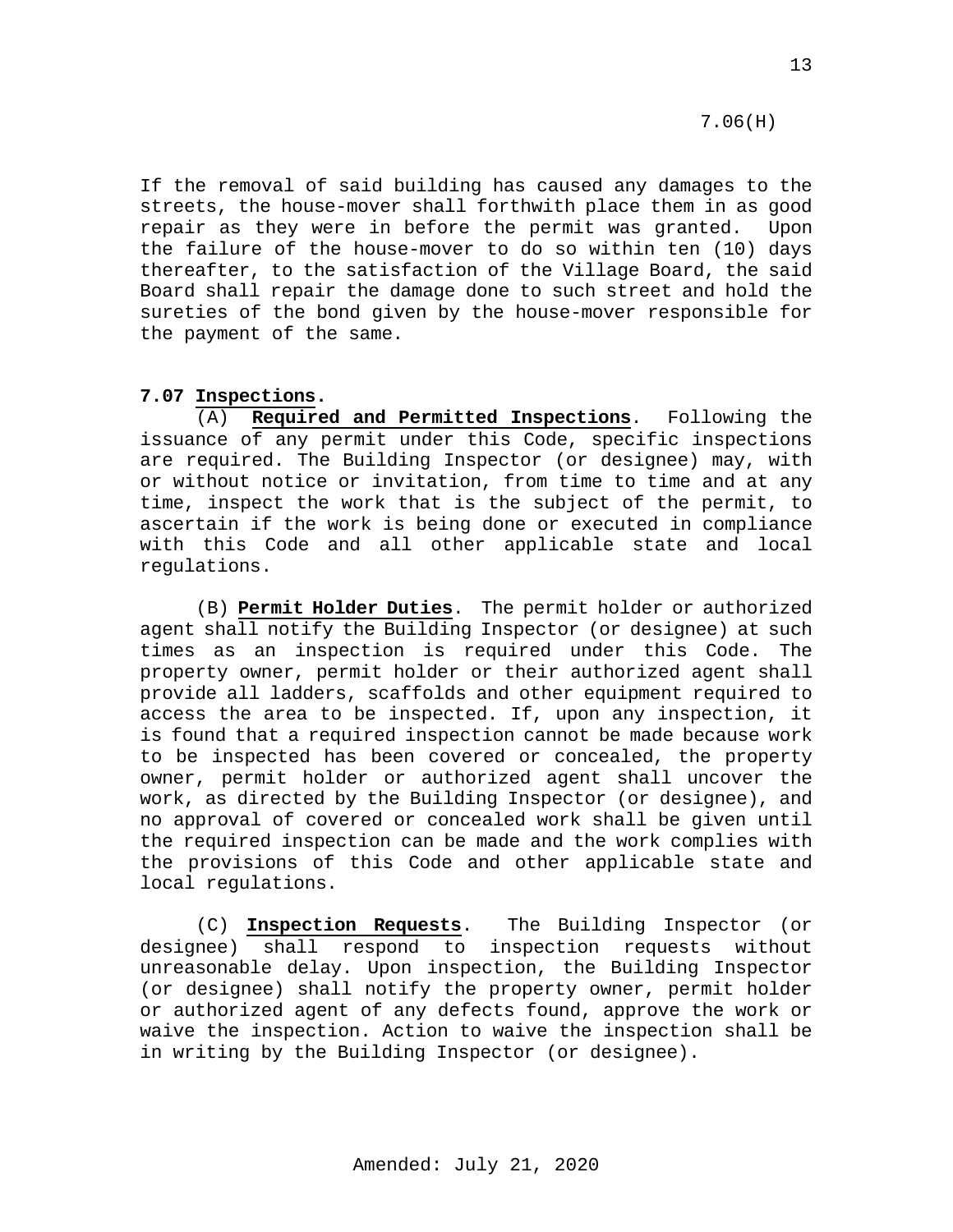(D) **Results Notification.** The Building Inspector (or designee) shall notify the property owner, permit holder or authorized agent of the results of the inspection on the official permit sticker that shall be posted on the premises. Surfaces unsuitable for sticker placement such as footings, foundations or other similar surfaces may require the use of lumber crayons, permanent markers or other means to record results. In cases where there is no surface suitable for the placement of stickers and where the use of lumber crayons or permanent markers would be detrimental to the surface, the results shall be forwarded either in writing to the property owner, permit holder or authorized agent. In all cases, a copy of the inspection results shall be placed in the permanent records of the Building Inspector (or designee).

(E) **Re-Inspection**. When violations of this Code are found to exist, the property owner, permit holder or authorized agent shall cause required corrections to be made and shall contact the Building Inspector (or designee) to arrange for reinspection of the work.

(F) **Final Inspection**. Upon completion of any building, structure, equipment or other work for which a permit has been issued and before the same is occupied or used, a final inspection shall be made by the Building Inspector (or designee), and until such building, structure, equipment or other work for which a permit has been issued is in compliance with all applicable requirements of this Code and terms of the permit, a certificate of occupancy shall not be issued and no occupancy shall be maintained.

(G) **Failure to Request Inspection**. Failure to request required inspections in a timely manner, or allowing work to be covered prior to inspection, may result in the assessment of a penalty fee against the permit holder, or owner of record.

<span id="page-13-0"></span>**7.08 Stop Work Order.** Whenever any work is being done in violation of the provisions of this Code, or in variance with the terms of any permit issued for such work, the Building Inspector may order all work on the job stopped until violation or variance is eliminated and any non-complying work or<br>installation corrected. Such stop order, if oral, shall be Such stop order, if oral, shall be followed by a written stop order within twenty-four (24) hours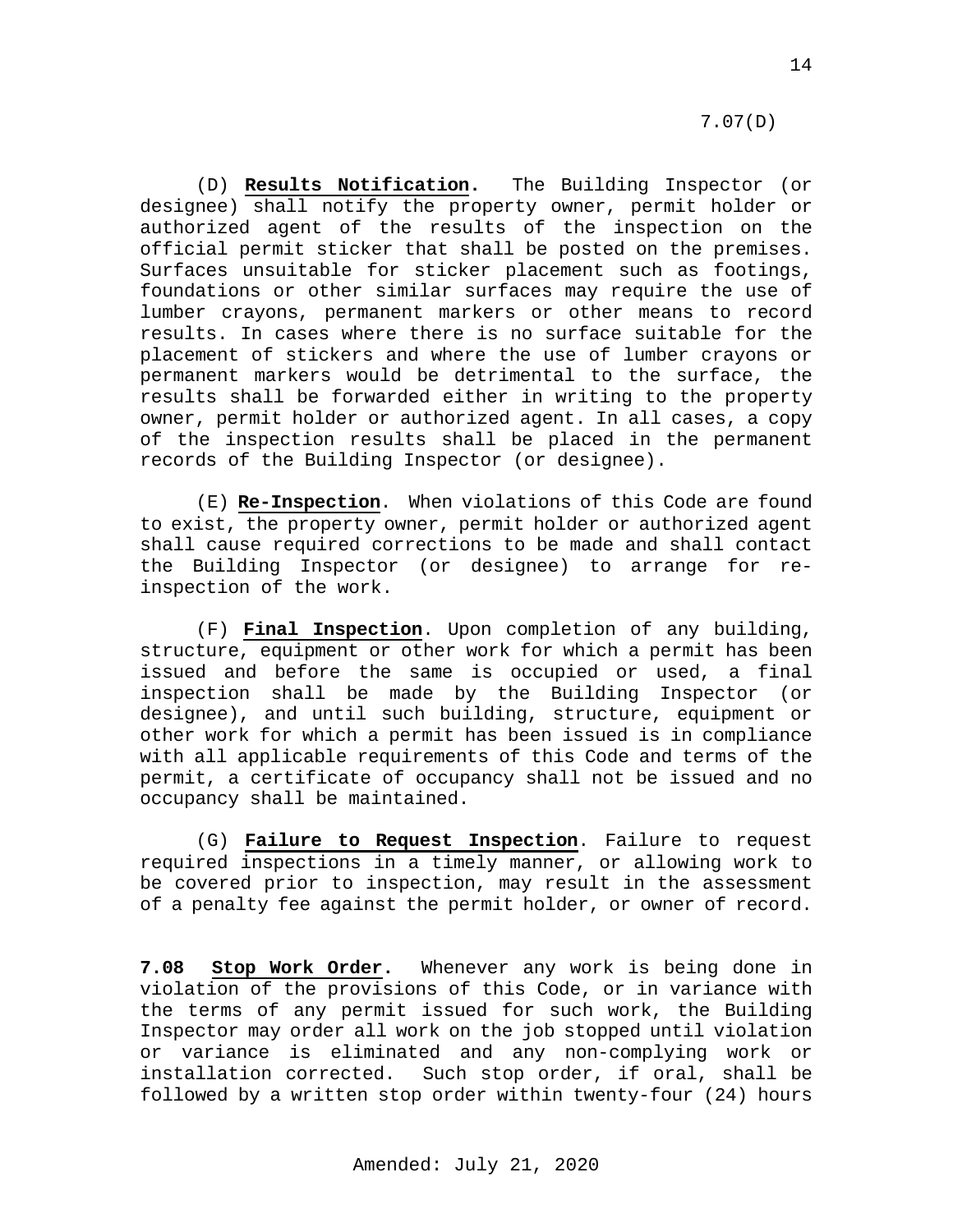(excluding Saturday, Sunday or holidays). Such order shall be posted at the construction site and may not be removed except by written notice of the Building Inspector.

<span id="page-14-0"></span>**7.09 Certificate of Occupancy.** No certificate of occupancy for any building or structure erected, altered or repaired after the adoption of this Code shall be issued unless such building or structure was erected, altered or repaired in compliance with its provisions.

## <span id="page-14-1"></span>**7.10 Violations and Penalties.**

(A) **Prohibition.** No person, entity, or firm may construct, remodel, demolish, or repair any building in a manner which violates any provision or provisions of this ordinance.

(B) Every person, firm, or entity which violates this code shall, upon conviction, forfeit not less than Twentyfive (\$25.00) Dollars nor more than One Thousand (\$1,000.00) Dollars for each day of non-compliance, together with the costs of prosecution.

(C) Violations discovered by the Building Inspector shall be corrected within Thirty (30) days, or more if allowed by the Inspector, after written notice is given. Violations involving life safety issues shall be corrected in a reasonable time frame established by the Building Inspector.

(D) Compliance with the requirements of this Ordinance is necessary to promote the safety, health, and well-being of the community and the owners, occupants, and frequenters of buildings. Therefore, violations of this Ordinance shall constitute a public nuisance that may be enjoined in a civil action.

## <span id="page-14-2"></span>**7.11 Ordinance Adopting La Crosse County Shoreland Zoning Ordinance.**

(A) The La Crosse County, Wisconsin, Shoreland Zoning Ordinance, as amended from time to time, is hereby adopted and incorporated into the Village Code of Ordinances by reference as Chapter VII Article 7.14.

(B) By Agreement with La Crosse County, Wisconsin, this Ordinance shall be enforced by La Crosse County. All costs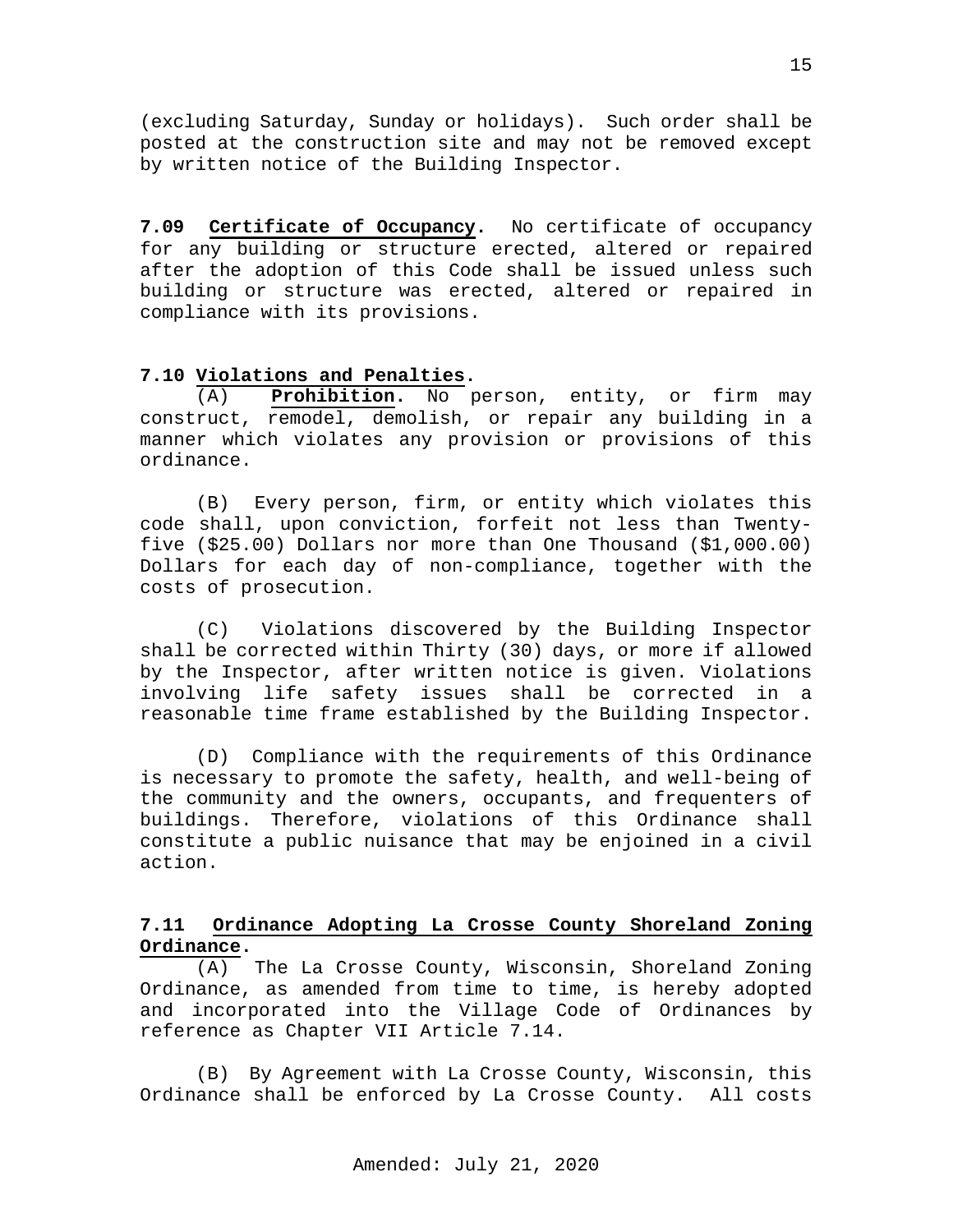charged to the Village by La Crosse County will be charged to and paid for by the developer of the lands subject to the La Crosse County Shoreland Zoning Ordinance.

(C) The recipient of a permit agrees to indemnify and hold harmless the Village of West Salem, its employees and designated agents from any cost, suit, liability, or award which might be assessed due to acceptance of a shoreland plan or issuance of permits, or because of any adverse effect upon any person or property attributed to a project of the permittee.

(D) This Ordinance becomes effective upon adoption and publication. No land disturbance is permitted on any No land disturbance is permitted on any shoreland lot unless a permit is issued in accordance with Chapter 20 of the La Crosse County Ordinance.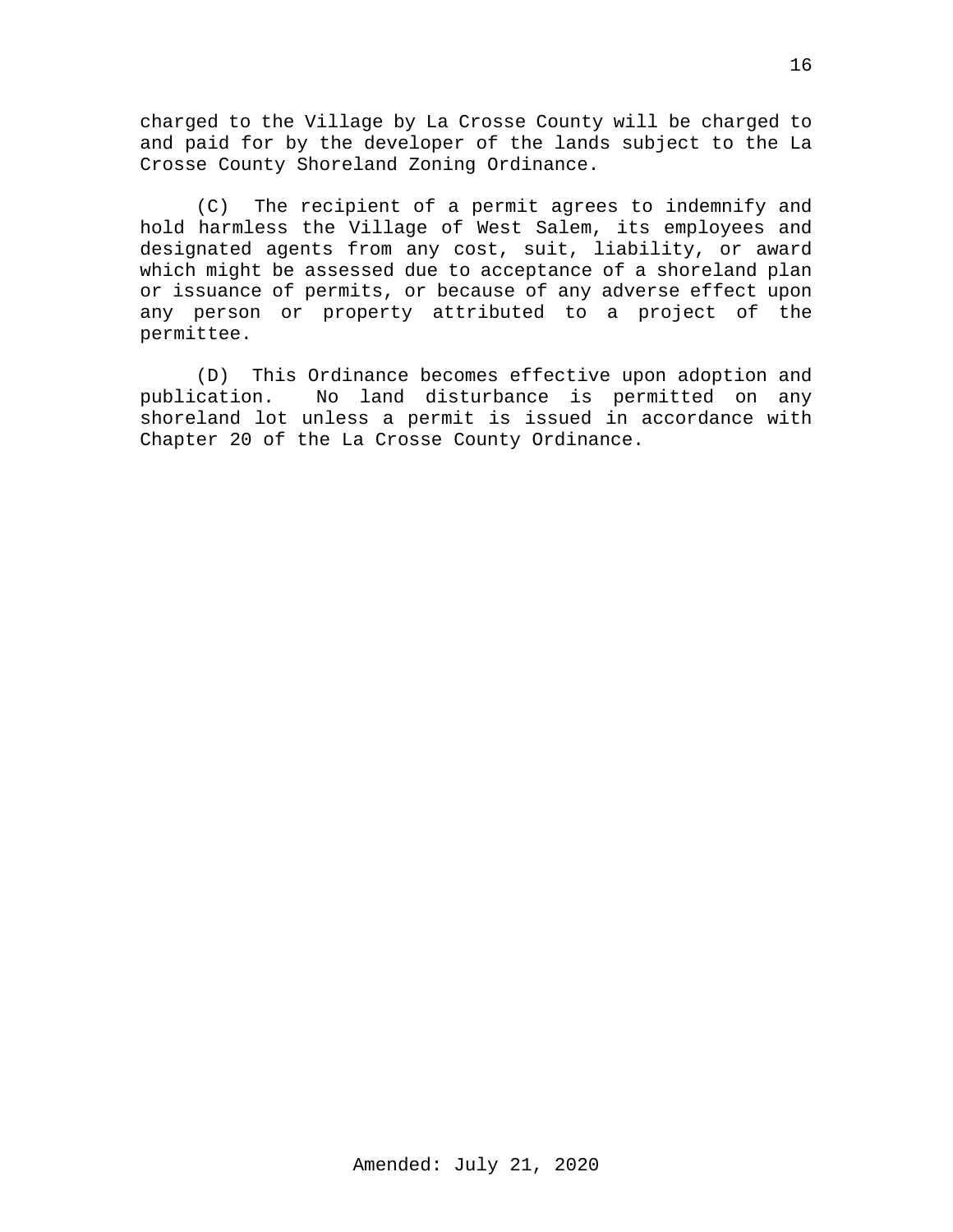## CHAPTER 20

#### SHORELAND ZONING

20.00 Statutory Authorization, Finding of Fact, Statement of Purpose and Title

20.01 Statutory Authorization

20.02 Finding of Fact

20.03 Purpose

20.031 Further the Maintenance of Safe and Healthful Conditions and Prevent and Control Water through Pollution

20.032 Protect Spawning Grounds, Fish and Aquatic Life Through

20.033 Control Building Sites, Placement of Structures and Land Uses Through

20.034 Preserve Shore Cover and Natural Beauty Through

20.04 Title

20.05 General Provisions

20.06 Areas to be Regulated

20.07 Shoreland Zoning Maps

20.075 Compliance

20.076 Municipalities and State Agencies Regulated

20.08 Abrogation and Greater Restrictions

20.09 Interpretation

20.095 Severability

20.10 Land Division Review and Sanitary Regulations

20.11 Land Division Review

20.12 Sanitary Regulations

20.20 Dimensions of Building Sites

20.21 Lots Not Served by Public Sanitary Sewer

20.211 Minimum Area and Width for Each Main Building

20.212 Single Family Dwellings

20.213 Two Family Dwellings

20.214 Multi-Family Dwellings

20.215 Black River District

20.216 Side Yards

20.22 Lots Served by Sanitary Sewer

20.221 Minimum Area and Width for Single Family Dwellings

20.222 Minimum Area and Width for Two Family Dwellings

20.223 Minimum Area and Width for Multi-Family Dwellings

20.224 Side Yards

20.23 Substandard Lots

20.231 Substandard Lots Served by a Public Sanitary Sewer

20.232 Substandard Lots Not Served by Public Sanitary Sewer

20.30 Setbacks from the Water

20.31 Lots that Abut on Navigable Waters

20.32 Special Setback Requirements for the Black River

20.33 Reduced Building Setbacks

20.34 Boathouses

20.35 Removal of Shore Cover

20.36 Purpose

20.37 Shoreline Cutting

20.38 Paths

LA CROSSE COUNTY 3/85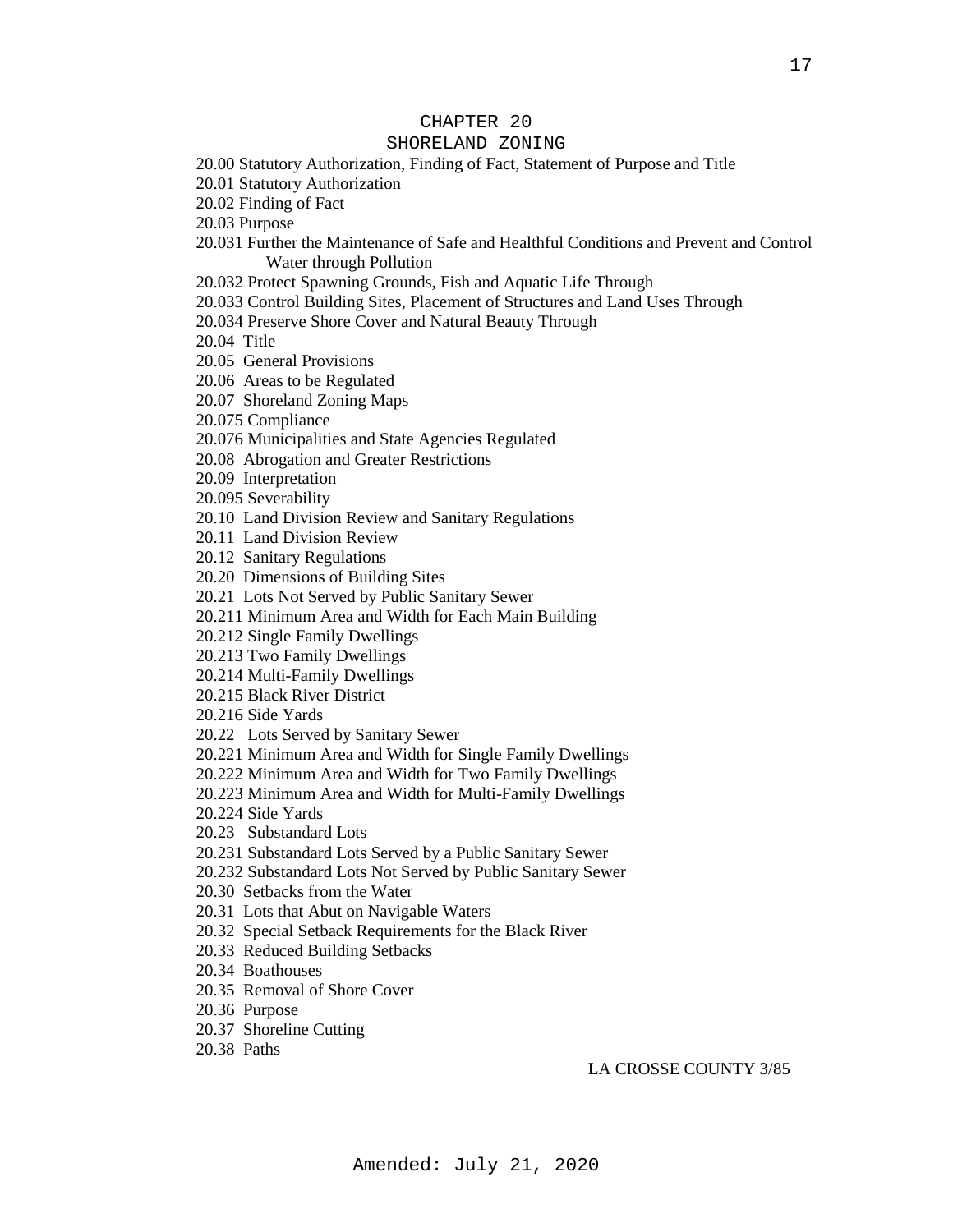#### SHORELAND ZONING

20.39 Cutting Plan 20.395 Cutting More than 35 Feet Inland 20.40 Filling, Grading, Lagooning, Dredging, Ditching and Excavating 20.41 General Standards 20.42 Permit Required 20.43 Soil Conservation Practices 20.44 Permit Conditions 20.50 Shoreland-Wetland District 20.51 Designation 20.511 Locating Shoreland-Wetland Boundaries 20.52 Purpose 20.53 Permitted Uses 20.54 Prohibited Uses 20.55 Rezoning of Lands in the Shoreland–Wetland District 20.60 Non-Conforming Uses and Structures 20.70 Administrative Provisions 20.71 Zoning Administrator 20.72 Zoning Permits 20.721 When Required 20.722 Application 20.723 Expiration of Permit 20.73 Certificates of Compliance 20.74 Special Exception Permits 20.741 Application for a Special Exception Permit 20.742 Standards Applicable to all Special Exceptions 20.743 Conditions Attached to Special Exceptions 20.744 Notice, Public Hearing, and Decision 20.745 Recording 20.746 Revocation 20.75 Variances 20.751 No Use Variance 20.752 Notice, Hearing, and Decision 20.76 Board of Adjustment 20.761 Appeals to the Board 20.762 Hearing Appeals and Applications for Variances 20.763 Fees 20.80 Changes and Amendments 20.85 Enforcement and Penalties 20.90 Definitions 20.99 Effective Date

LA CROSSE COUNTY 3/85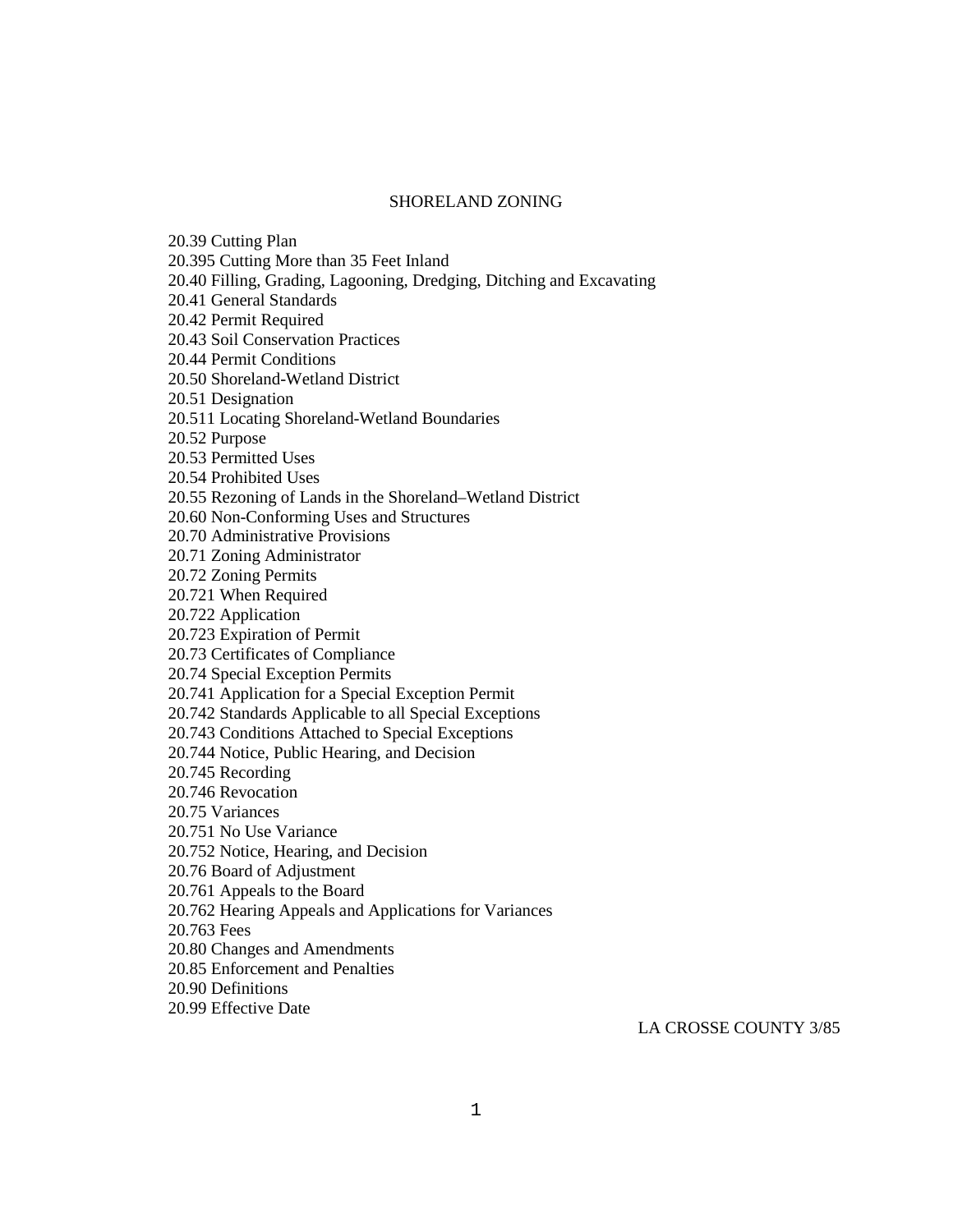#### SHORELAND ZONING 20.00

#### 20.00 STATUTORY AUTHORIZATION, FINDING OF FACT, STATEMENT OF PURPOSE & TITLE

20.01 STATUTORY AUTHORIZATION. This ordinance is adopted pursuant to the authorization in ss. 59.97, 59.971, 59.99, 87.30 and 144.26, Wis. Stats.

20.02 FINDING OF FACT. Uncontrolled use of the shorelands and pollution of waters of La Crosse County would adversely affect the public health, safety, convenience, and general welfare and impair the tax base. The legislature of Wisconsin has delegated responsibility to the counties to further maintenance of safe and healthful conditions; prevent and control water pollution; protect spawning grounds, fish and aquatic life; control building sites, placement of structures and land uses; and to preserve shore cover and natural beauty. This responsibility is hereby recognized by La Crosse County, Wisconsin.

20.03 PURPOSE. For the purpose of promoting the public health, safety, convenience and welfare, this ordinance has been established to:

## 20.031 FURTHER THE MAINTENANCE OF SAFE AND HEALTHFUL CONDITIONS AND PREVENT AND CONTROL WATER POLLUTION THROUGH:

(1) Limiting structures to those areas where soil and geological conditions will provide a safe foundation,

(2) Establishing minimum lot sizes to provide adequate area for private sewage disposal facilities,

(3) Controlling filling and grading to prevent serious soil erosion problems.

## 20.032 PROTECT SPAWNING GROUNDS, FISH AND AQUATIC LIFE THROUGH:

(1) Preserving wetlands and other fish and aquatic habitat.

(2) Regulating pollution sources.

(3) Controlling shoreline alterations, dredging and lagooning.

20.033 CONTROL BUILDING SITES, PLACEMENT OF STRUCTURES AND LAND USES THROUGH:

(1) Separating conflicting land uses.

(2) Prohibiting certain uses detrimental to the shoreland area.

(3) Setting minimum lot sizes and widths.

(4) Regulating side yards and building setbacks from waterways.

## 20.034 PRESERVE SHORE COVER AND NATURAL BEAUTY THROUGH:

(1) Restricting the removal of natural shoreland cover.

(2) Preventing shoreline encroachment by structures.

(3) Controlling shoreland excavation and other earth moving activity.

(4) Regulating the use and placement of boathouses and other structures.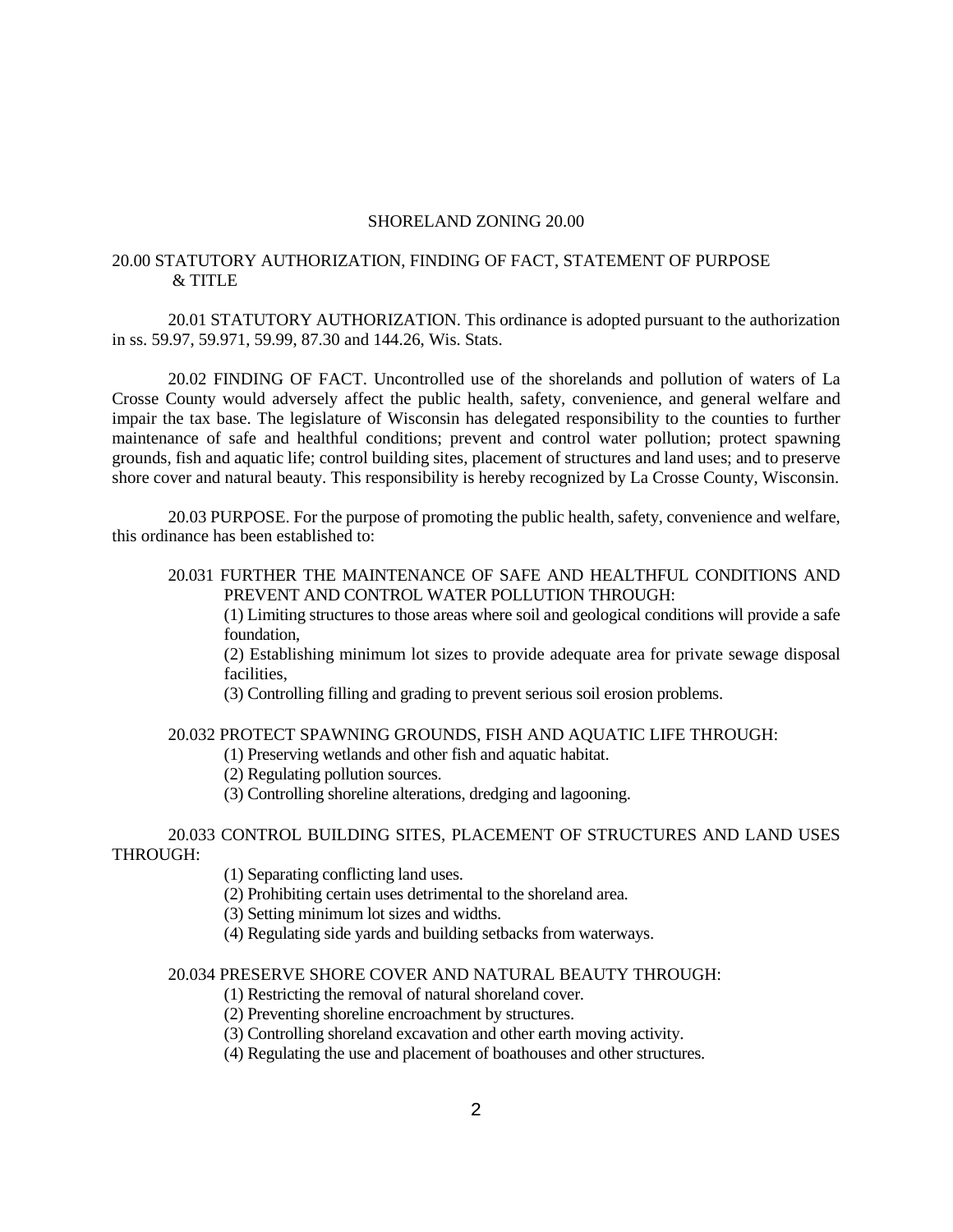20.04 TITLE. Shoreland Zoning Ordinance of La Crosse County, WI.

20.05 GENERAL PROVISIONS.

20.06 AREAS TO BE REGULATED. Areas regulated by this ordinance shall include all the lands (referred to herein as shorelands) in the unincorporated areas of La Crosse County, which are:

20.061 Within one thousand (1,000) feet of the ordinary high-water mark of navigable lakes, ponds or flowages. Lakes, ponds or flowages in La Crosse County shall be presumed to be navigable if they are listed in the Wisconsin Department of Natural Resources publication "Surface Water Resources of La Crosse County" or are shown on United States Geological Survey quadrangle maps or other zoning base maps.

20.062 Within three hundred (300) feet of the ordinary high-water mark of navigable rivers or streams, or to the landward side of the floodplain, whichever distance is greater. Rivers and streams in La Crosse County shall be presumed to be navigable if they are designated as continuous waterways or intermittent waterways on United States Geological Survey quadrangle maps. Flood hazard boundary maps, flood insurance rate maps, flood boundary-floodway maps, county soil survey maps or other existing county flood plain zoning maps shall be used to delineate floodplain areas.

20.063 Determinations of navigability and ordinary high-water mark locations shall initially be made by the administrator. When questions arise, the zoning administrator shall contact the district office of the Department for a final determination of navigability or ordinary high-water mark

20.064 Under s. 144.26(2)(d), Wis. Stats., notwithstanding any other provisions of law or administrative rule promulgated thereunder, this shoreland zoning ordinance does not apply to lands adjacent to farm drainage ditches if:

(a) Such lands are not adjacent to a natural navigable stream or river.

(b) Those parts of such drainage ditches adjacent to such lands were not navigable streams before ditching; and (c) Such lands are maintained in nonstructural agricultural use.

20.07 SHORELAND ZONING MAPS. The maps designated below are hereby adopted and made a part of this ordinance. They are on file in the office of the zoning administrator for La Crosse County.

(1) All that part of the following United States Geological Survey Maps that lie within La Crosse County:

(a) GALESVILLE QUADRANGLE Dated 1973 (b) HOLMEN QUADRANGLE Dated 1973 (c) LA CRESCENT QUADRANGLE Dated 1956 (d) LA CROSSE QUADRANGLE Dated 1963 (e) ONALASKA QUADRANGLE Dated 1963 (f) NORTH BEND QUADRANGLE Dated 1969 (g) PICKWICK QUADRANGLE Dated 1973 (h) ST JOSEPH QUADRANGLE Dated 1963 (i) SPARTA QUADRANGLE Dated 1947 (j) STEVENSTOWN QUADRANGLE Dated 1969 (k) STODDARD QUADRANGLE Dated 1965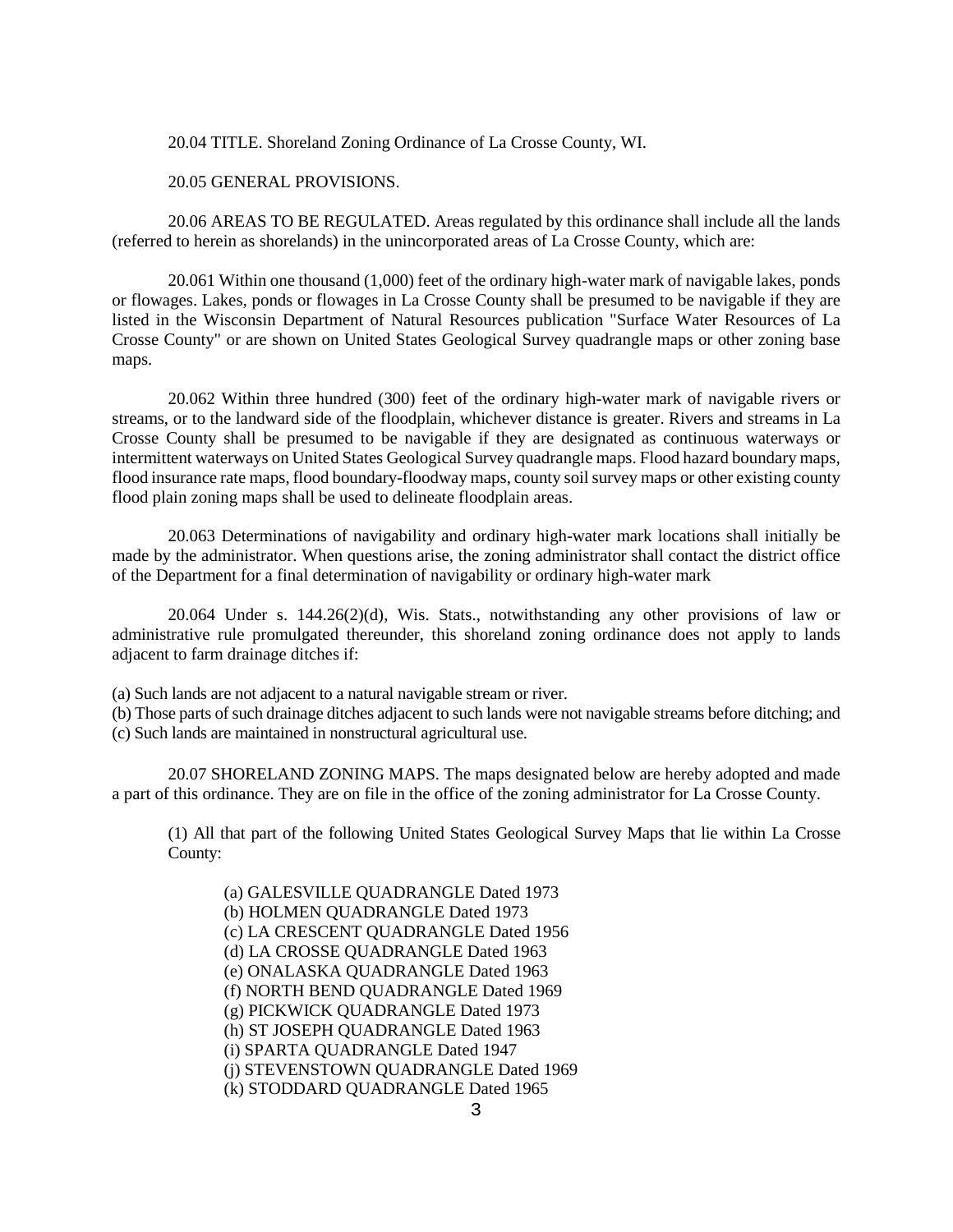### (l) WEST SALEM QUADRANGLE Dated 1963 (m) VIROQUA QUADRANGLE Dated 1965

All subsequent and future revisions of the above quadrangle maps are hereby adopted as part of this ordinance as if set forth and fully described herein.

(2) The U.S. Department of Agriculture Soil Conservation Service Soil Survey of La Crosse County, Series 1956 No. 7, issued April, 1960.

(3) Flood Boundary and Floodway Map of the unincorporated areas of La Crosse County prepared by the Federal Emergency Management Agency, dated March 15, 1984. Adopted herewith are any amendments made thereto.

(4) "Flood Plain Information - Mississippi River and Tributaries La Crosse Wisconsin" prepared by the U.S. Army Corps of Engineers. Dated April 1970.

(5) Wisconsin Wetland Inventory maps stamped "FINAL" on December 6, 1983.

20.075 COMPLIANCE. The use of any land or water, the size, shape and placement of lots, the use, size, type and location of structures on lots, the installation and maintenance of water supply and waste disposal facilities, the filling, grading, lagooning, dredging of any lands, the cutting of shoreland vegetation, the subdivision of lots, shall be in full compliance with the terms of this ordinance and other applicable local, state or federal regulations. (See section 20.60 for standards applicable to nonconforming uses) Buildings, and all other structures shall require a permit unless otherwise expressly excluded by a provision of this ordinance. Property owners, builders and contractors are responsible for compliance with the terms of this ordinance

20.076 MUNICIPALITIES AND STATE AGENCIES REGULATED. Unless specifically exempted by law, all cities, villages, towns and counties are required to comply with this ordinance and obtain all necessary permits. State agencies are required to comply when s. 13.48(13), WI Stats., applies. The construction, reconstruction, maintenance and repair of state highways and bridges by the Wisconsin Department of Transportation are exempt when s. 30.12(4) Wis. Stats., applies.

20.08 ABROGATION AND GREATER RESTRICTIONS. The provisions of this ordinance supersede all the provisions of any county zoning ordinance adopted under s. 59.97, Wis. Stats., which relate to shorelands. However, where an ordinance adopted under a statute other than s. 59.97, Wis. Stats., is more restrictive than this ordinance, that ordinance shall continue in full force and effect to the extent of the greater restrictions, but not otherwise.

20.081 This ordinance shall not require approval or be subject to disapproval by any town or town board.

20.082 If an existing town ordinance relating to shorelands is more restrictive than this ordinance or any amendments thereto, the town ordinance continues in all respects to the extent of the greater restrictions but not otherwise.

20.083 This ordinance is not intended to repeal, abrogate or impair any existing deed restrictions, covenants or easements, however, where this ordinance imposed greater restrictions, the provisions of this ordinance shall prevail.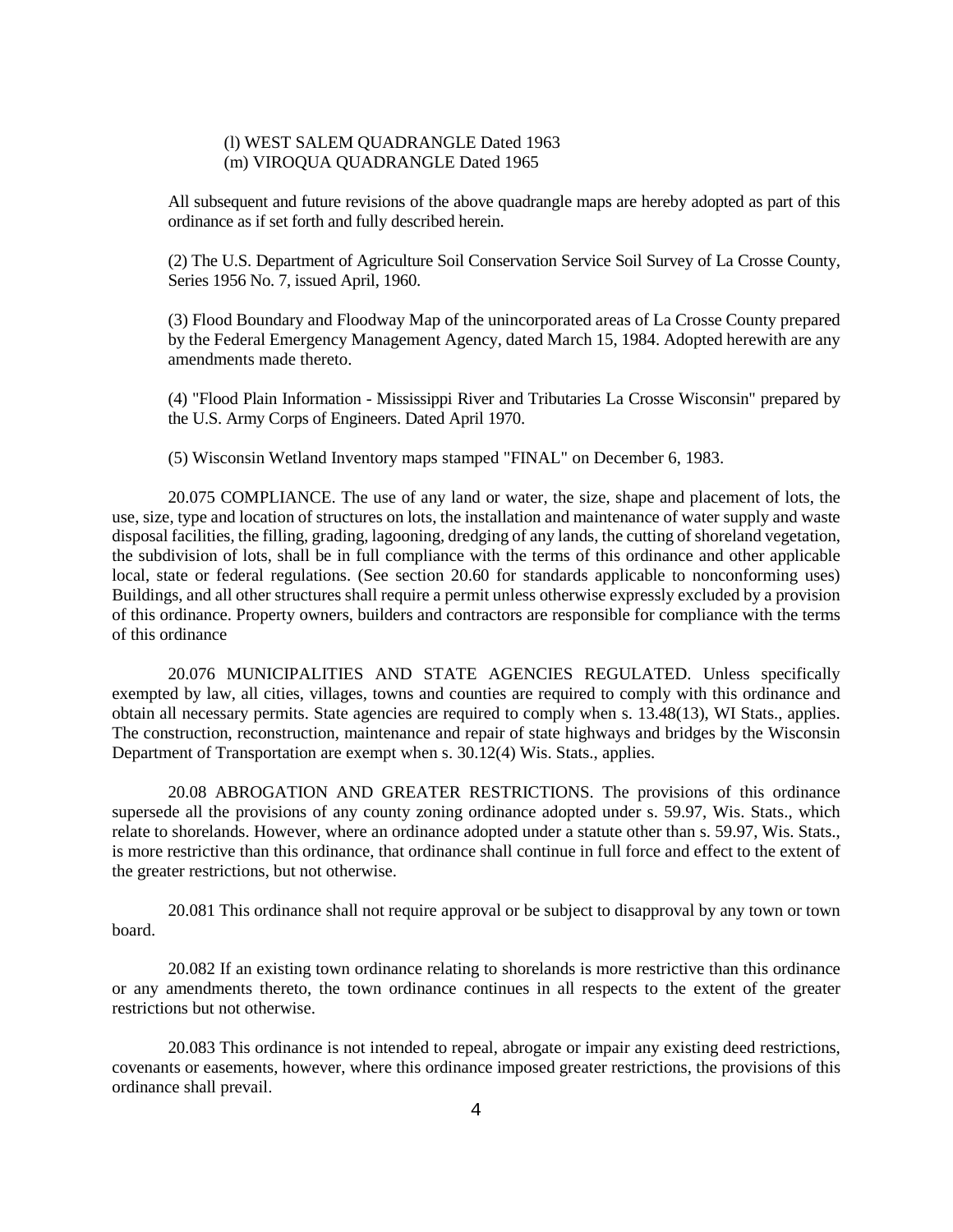20.09 INTERPRETATION. In their interpretation and application the provisions of this ordinance shall be held to be minimum requirements and shall be liberally construed in favor of the county and shall not be deemed a limitation or repeal of any other powers granted by Wisconsin Statutes. Where a provision of this ordinance is required by a standard in ch. NR 115, Wis. Admin. Code, and where the ordinance provision is unclear, the provision shall be interpreted in light of the ch., NR 115 standards in effect on the date of the adoption of this ordinance or in effect on the date of the most recent text amendment to this ordinance.

20.095 SEVERABILITY. If any portion of this ordinance is adjudged unconstitutional or invalid by a court of competent jurisdiction, the remainder of this ordinance shall not be affected.

### 20.10 LAND DIVISION REVIEW AND SANITARY REGULATIONS

20.11 LAND DIVISION REVIEW. The county shall review, pursuant to s. 236.45. Wis. Stats., all land division in shoreland areas, which create 3 or more parcels or building sites of 5 acres each or less within a 5-year period. In such review the following factors shall be considered:

- (a) Hazards to the health, safety or welfare of future residents.
- (b) Proper relationship to adjoining areas.
- (c) Public access to navigable waters, as required by law.
- (d) Adequate storm drainage facilities.
- (e) Conformity to State law and administrative code provisions.

(f) Conformity to Chapter 18 of the La Crosse County Code of Ordinances titled, "La Crosse County Subdivision Control Ordinances."

20.12 SANITARY REGULATIONS. Design and installation of private sewage disposal systems shall be governed by Chapter 12 of the La Crosse County Code of Ordinances adopted pursuant to s. 59.065 Wis. Stats. Where public water supply systems are not available, private well construction shall be required to conform to Ch. NR 112, Wis. Adm. Code.

### 20.20 DIMENSIONS OF BUILDING SITES.

## 20.21 LOTS NOT SERVED BY PUBLIC SANITARY SEWER.

20.211 MINIMUM AREA AND WIDTH FOR EACH MAIN BUILDING. The minimum lot area and average minimum lot width shall be in compliance with the respective zoning district and special district in which the land lies. The minimum lot width shall also be construed as being the minimum frontage measured along the

ordinary high-water line. Not more than one principal or main building is permitted on any lot, with the exception of those permitted in a planned unit development under section 18.80 of the La Crosse County Subdivision Control Ordinance.

## 20.212 SINGLE FAMILY DWELLINGS.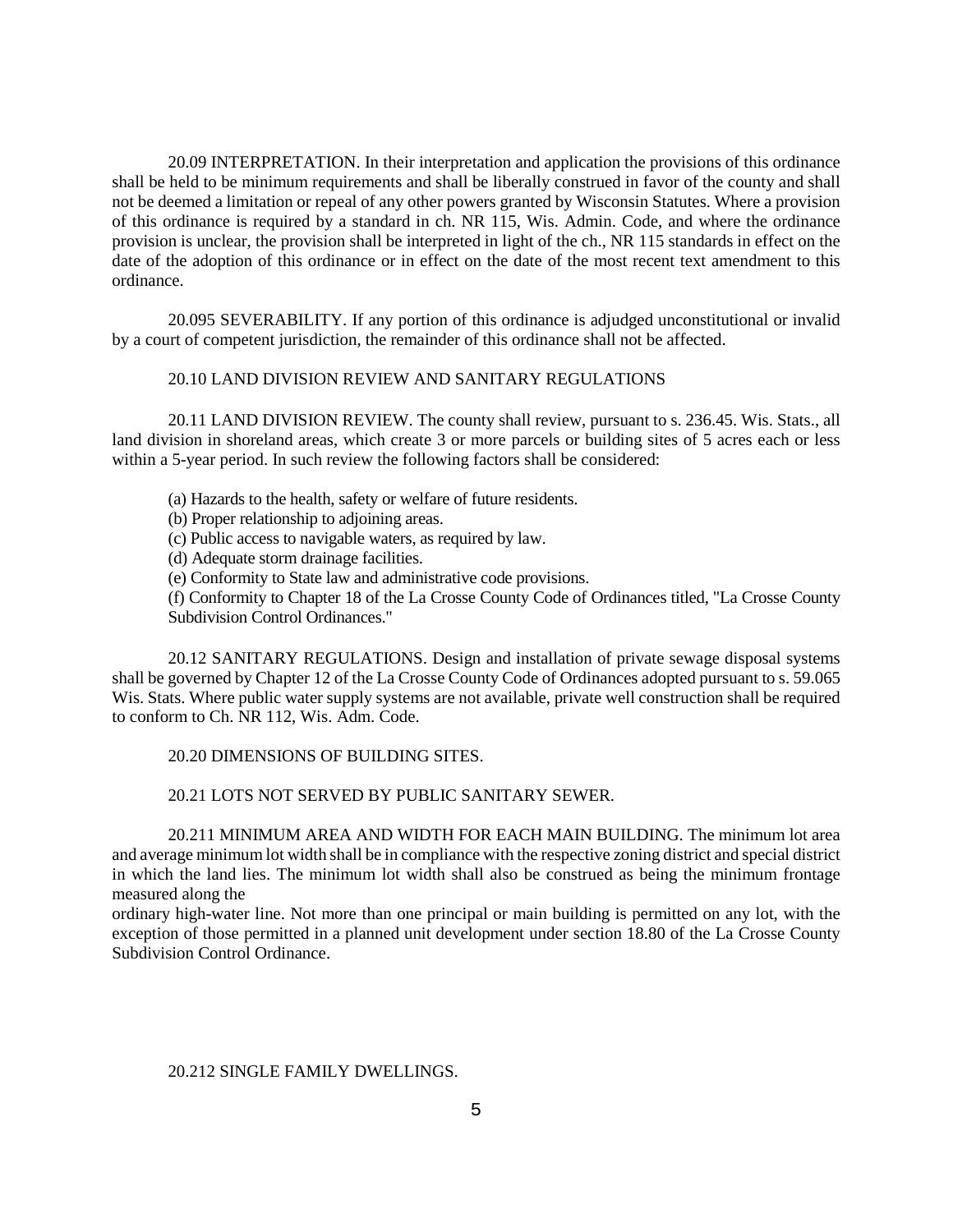| <b>ZONING DISTRICT</b>                             | <b>MINIMUM LOT</b><br><b>AREA</b> | <b>MINIMUM LOT</b><br><b>WIDTH</b> |
|----------------------------------------------------|-----------------------------------|------------------------------------|
| <b>All Residential Districts</b>                   | 20,000 sq. ft.                    | 100 feet                           |
| <b>All Commercial Districts</b>                    | 20,000 sq. ft.                    | 100 feet                           |
| Agricultural District "A"                          | 20,000 sq. ft.                    | 100 feet                           |
| Agricultural District "B"                          | 20,000 sq. ft.                    | 120 feet                           |
| <b>Exclusive Agriculture District</b>              | 35 acres                          | 300 feet                           |
| <b>Transitional Agriculture</b><br><b>District</b> | 35 acres                          | 300 feet                           |
| 20.213 TWO FAMILY DWELLINGS.                       |                                   |                                    |
| <b>ZONING DISTRICT</b>                             | <b>MINIMUM LOT</b><br><b>AREA</b> | <b>MINIMUM LOT</b><br><b>WIDTH</b> |
| Residential District "B"                           | 25,000 sq. ft.                    | 100 feet                           |
| Residential District "C"                           | 25,000 sq. ft.                    | 100 feet                           |
| Agricultural District "A"                          | 25,000 sq. ft.                    | 100 feet                           |
| Agricultural District "B"                          | 25,000 sq. ft.                    | 120 feet                           |
| <b>Exclusive Agriculture District</b>              | 35 acres                          | 300 feet                           |
| <b>Transitional Agriculture</b><br>District        | 35 acres                          | 300 feet                           |
| 20.214 MULTI-FAMILY DWELLINGS.                     |                                   |                                    |
| <b>ZONING DISTRICT</b>                             | <b>MINIMUM LOT</b><br><b>AREA</b> | <b>MINIMUM LOT</b><br><b>WIDTH</b> |
| <b>Exclusive Agriculture District</b>              | 35 acres                          | 300 feet                           |
| <b>Transitional Agriculture</b><br>District        | 35 acres                          | 300 feet                           |

In Residential District "C", Agriculture District "A", and in Agriculture District "B", the minimum lot area shall be 20,000 sq. ft. for the first living unit plus 5,000 sq. ft for each additional unit. The minimum lot width for a multi-family dwelling is 120 feet.

20.215 BLACK RIVER DISTRICT. All lots abutting the Black River in the area from the La Crosse-Jackson County line downstream to State Trunk Highway 93 shall contain a minimum lot width of 200 feet at the water's edge and a minimum lot area of 1.50 acres.

20.216 SIDE YARDS. There shall be a side yard for each main building. The minimum width of one main side yard shall be 10 feet, the minimum combined width of both main side yards shall be 25 feet, exclusive of boathouses, one accessory building is permitted. There shall be a side yard of 5 feet for accessory structures excluding fences.

20.22 LOTS SERVED BY SANITARY SEWER.

20.221 MINIMUM AREA AND WIDTH FOR SINGLE FAMILY DWELLINGS. The minimum lot area shall be 10,000 sq. ft. and the minimum average lot width shall be 75 feet with at least 75 feet of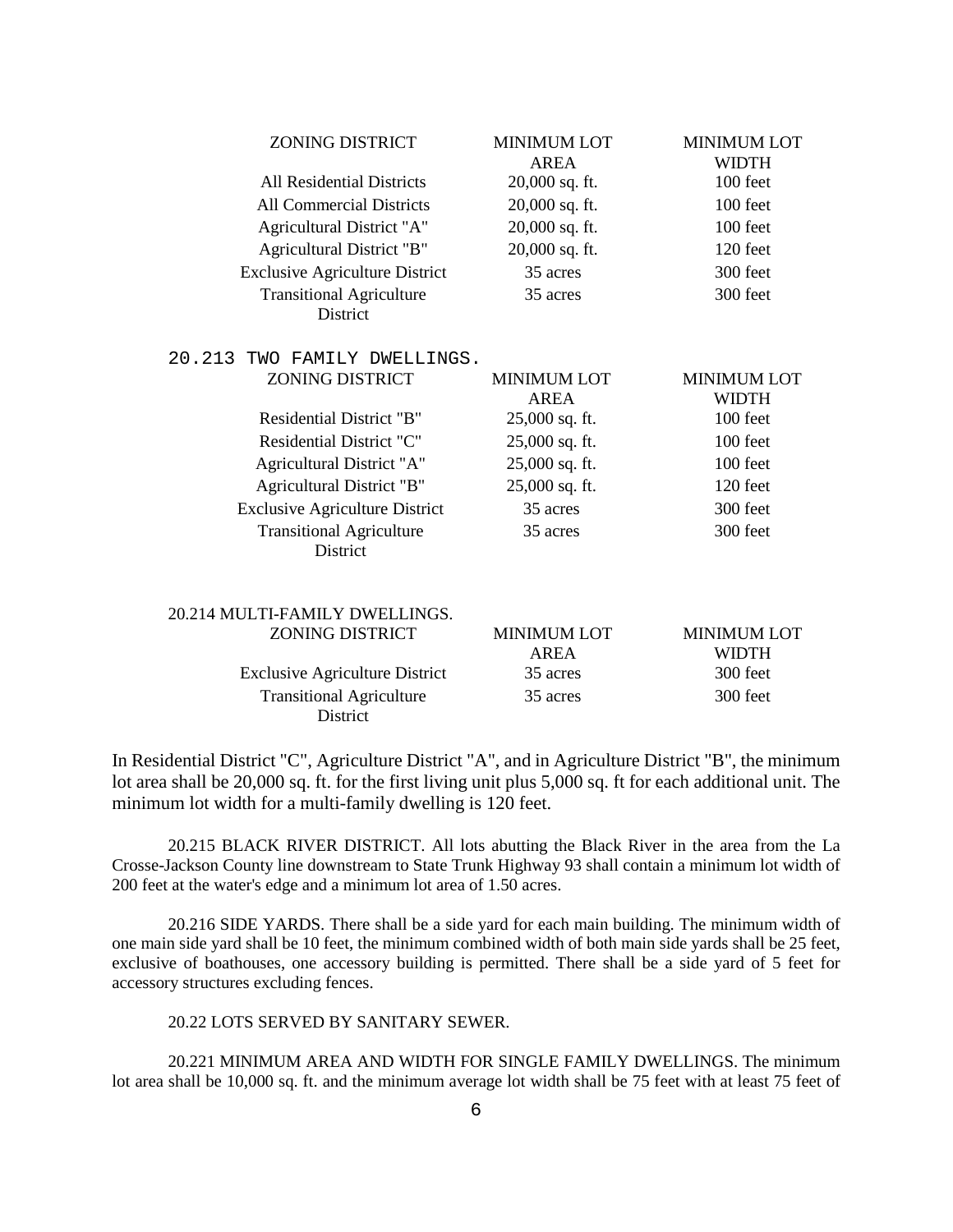frontage at the ordinary high-water mark.

20.222 MINIMUM AREA AND WIDTH FOR TWO FAMILY DWELLINGS. The minimum lot area shall be 14,400 sq. ft. and the minimum average lot width shall be 80 feet with at least 80 feet of frontage at the ordinary high-water mark.

20.223 MINIMUM AREA AND WIDTH FOR MULTI-FAMILY DWELLINGS. The minimum lot area shall be 17,000 sq. ft. for a 3 family dwelling and a minimum of 3,000 sq. ft. of lot area shall be required for each additional living unit.

20.224 SIDE YARDS. For building less than 1½ stories, the minimum width of one main side yard shall be 8 feet. The minimum combined width of both main side yards shall be 20 feet. For buildings from 1½ to 2½ stories high, the sum of the widths of the required side yard shall not be less than 25 feet, and no single side yard shall be less than 10 feet in width. There shall be a side yard of 4 feet for accessory structures excluding fences.

## 20.23 SUBSTANDARD LOTS.

20.231 SUBSTANDARD LOTS SERVED BY A PUBLIC SANITARY SEWER. A substandard lot served by a public sanitary sewer which is at least 7,500 sq. ft. in area and is at least 50 feet in width at the building setback line and at least 50 feet in width at the ordinary high water mark may be used as a building site for a single family dwelling upon issuance of a zoning permit if it meets all of the following requirements:

(1) Such use is permitted in the zoning district.

(2) The lot was on record in the county register of deeds office prior to September 14, 1970

(3) The lot was in separate ownership from abutting lands prior to September 14, 1970. If abutting lands and the substandard lot were owned by the same owner after September 14, 1970, the substandard lot shall not be sold or used without full compliance with the terms of this ordinance.

20.232 SUBSTANDARD LOTS NOT SERVED BY PUBLIC SANITARY SEWER. A substandard lot not served by public sanitary sewer which is at least 10,000 sq. ft. in area and at least 65 feet in width at the building set back line and at least 65 feet in width at the ordinary high water mark may be used as a building site for a single family dwelling upon issuance of a zoning permit if it meets all of the requirements of section 20.231(1)-(3) of this ordinance.

OTHER SUBSTANDARD LOTS. Except for lots which meet the requirements of sections 20.231 or 20.232, a zoning permit for the improvement of a lot having lesser dimensions than those stated in sections 20.21 and 20.22 shall be issued only after granting of a variance by the board of adjustment.

## 20.30 SETBACKS FROM THE WATER.

20.31 LOTS THAT ABUT ON NAVIGABLE WATERS. All buildings and structures, except piers, boat hoists, boathouses and open fences which may require a lesser setback, shall be set back at least 75 feet from the ordinary high-water mark of navigable waters, except as provided in Section 20.32 and 20.33 of this Code, and except for the following permitted exception:

(a) A stairway, walkway or lift is permitted in the shoreland setback area only when it is essential to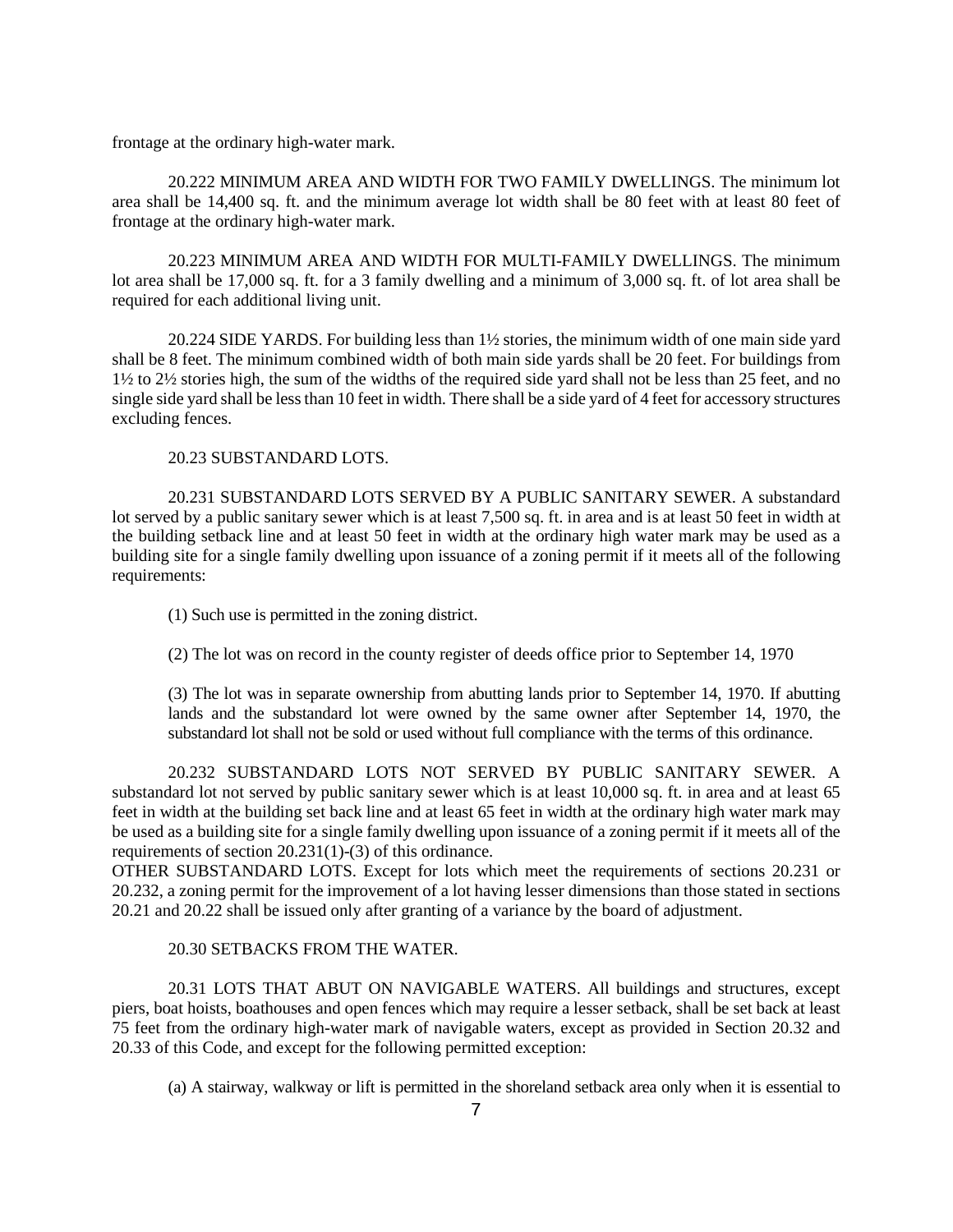provide pedestrian access to the pier or shoreline because of steep slopes, rocky or wet unstable soils, and when the following conditions are met:

1. There are no other locations or facilities on the property, which allow adequate access to a pier or to the shoreline. Only one stairway or one lift is allowed, not both, except where there is an existing stairway and the lift will be mounted to or lie immediately adjacent to the existing stairway.

2. Such structures shall be placed on the most visually inconspicuous route to the shoreline and shall avoid environmentally sensitive areas.

3. Vegetation which stabilizes slopes or screens structural development from view shall not be removed.

4. Structures shall be colored and screened by vegetation so as to be inconspicuous when viewed against the shoreline.

5. Canopies, roofs and sides are prohibited; open railings may be provided where required for safety.

6. A maximum width of four (4) feet from the outside dimensions of the stairways, walkways and lifts is allowed.

7. Landings are allowed when required for safety purposes and shall not exceed forty (40) square feet; attached benches, seats, tables, and similar attachments, etc., are prohibited.

8. Stairways, walkways and lifts shall be supported on piles or footings. Any filling, grading or excavation that is proposed must comply with requirements of Sections 20.40 through 20.447 of this Ordinance.

20.32 SPECIAL SETBACK REQUIREMENTS FOR THE BLACK RIVER. The minimum setback for all buildings and structures from the ordinary high water mark of the Black River in the area from the La Crosse-Jackson County line downstream to State Trunk Hwy. 35 shall be 100 feet or 25 feet landward from the bluff line, whichever distance is more restrictive.

20.33 REDUCED BUILDING SETBACKS. A setback of less than that required by section 20.31 may be permitted by the zoning administrator where there is at least one main building on higher side of the applicant's lot, within 150 feet of the proposed site that is built to less than the required setback. In such case, the setback shall be the average of the setbacks of the nearest main building on each side of the proposed site or, if there is an existing main building on only one side, the setback shall be the average of the existing building's setback and the required setback. Any other setback reduction may be permitted by the board of adjustment pursuant to section 20.75 of this ordinance.

20.34 BOATHOUSES. The use of a boathouse for human habitation and the construction or placing of a boathouse waterward beyond the ordinary high-water mark of any navigable waters is prohibited. Boathouses shall be designed solely for storage of boats and related equipment. The highest point of the roof elevation of the boathouse shall not be more than 10 feet vertical measurement above the ordinary high-water mark. Railings may be placed on top of the boathouse in excess of the 10-ft. height standard provided the railing is not solid in appearance and not greater than 3.5 feet in height. Boathouses shall not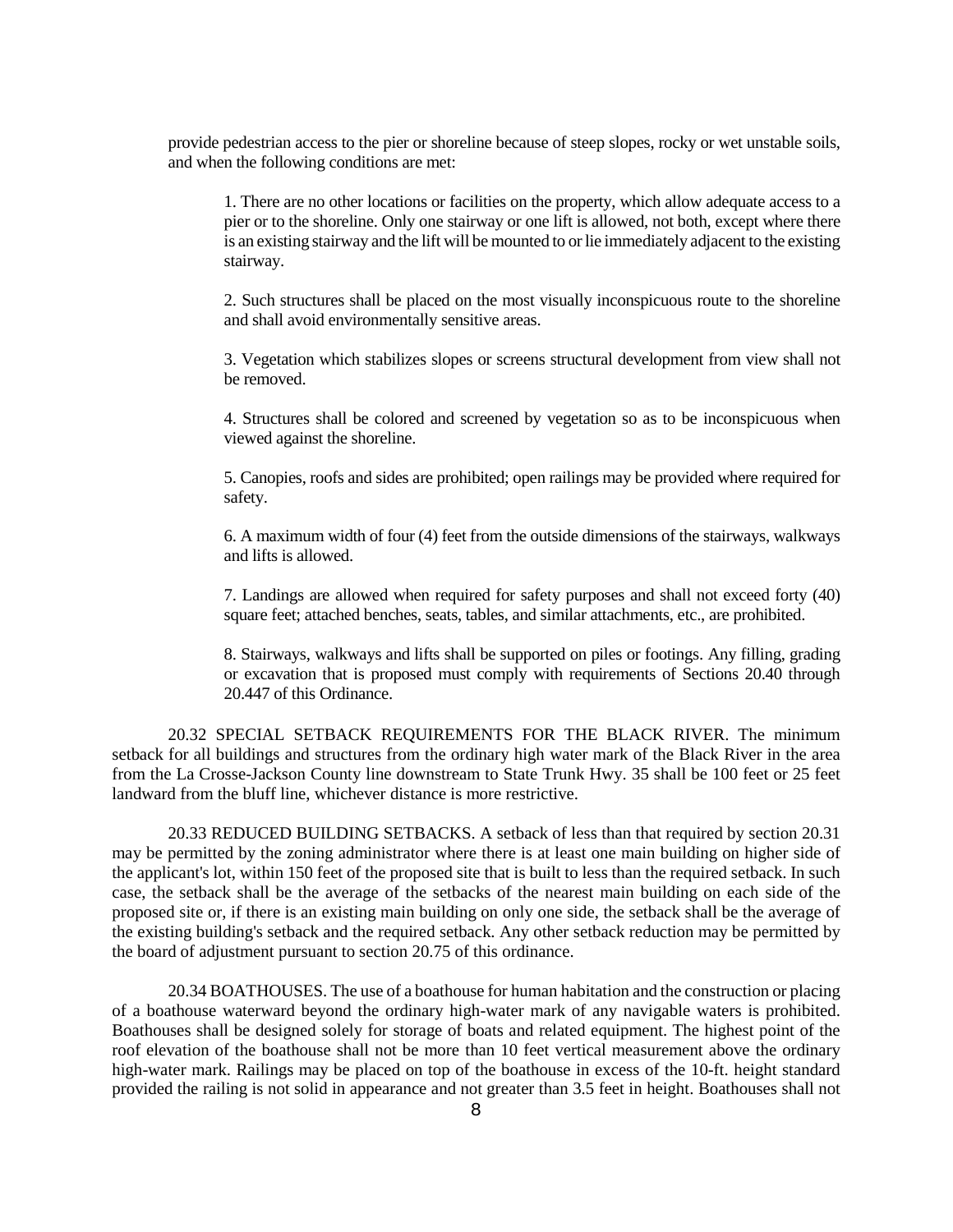be constructed where the existing slope is more than 20%. Not more than 1 boathouse may be permitted on any lot, and no such building shall have a floor area in excess of 600 square feet.

#### 20.35 REMOVAL OF SHORE COVER.

20.36 PURPOSE. Regulation of tree and shrubbery cutting along the shores of navigable waters is necessary to protect scenic beauty, control erosion and reduce effluent and nutrient flow from the shoreland. These provisions shall not apply to the removal of dead, diseased or dying trees at the discretion of the land owner, or to the silvicultural thinning upon recommendation of a Forester.

20.37 SHORELINE CUTTING. Tree and shrubbery cutting in an area parallel to the ordinary highwater mark, and extending 35 feet inland from all points along the ordinary high-water mark, shall be limited in accordance with the following provisions:

20.371 No more than 30 feet in any 100 feet, as measured along the ordinary high-water mark, may be clear cut to the depth of the 35-foot area.

20.372 No more than 30 feet in any 200 feet, as measured along the ordinary high-water mark, may be clear cut to the depth of the 35 foot area along the Black River, from the La Crosse-Jackson County line downstream to State Trunk Highway 35.

20.373 Natural shrubbery shall be preserved as far as practical and, where removed, it shall be replaced with other vegetation that is equally effective in retarding runoff, preventing erosion and preserving natural beauty.

20.38 PATHS. Any path, road or passage within the 35-foot area shall be constructed and surfaced so as to effectively control erosion.

20.39 CUTTING PLAN. As an alternative to the above, a special cutting plan allowing greater cutting may be permitted by the Zoning and Land Information Committee by issuance of a special exception permit pursuant to section 20.74. An application for such permit shall include a map of the lot providing the following information: Location of parking, topography of the land, existing size and species of trees, location and species of shrubs, the proposed cutting and the proposed replanting. The committee may grant such a permit only if it finds that such special cutting plans; (a) will not cause undue erosion or destruction of scenic beauty, and (b) will provide substantial visual screening from the water of dwellings, accessory structures and parking areas. Where the plan calls for replacement plantings, the committee may require the submission of a bond, which guarantees the performance of the planned tree or shrubbery replacement by the lot owner.

20.395 CUTTING MORE THAN 35 FEET INLAND. From the inland edge of the 35-foot strip to the outer limits of the shoreland, the cutting of trees and shrubbery shall be allowed when accomplished using accepted forest management and soil conservation practices which protect water quality.

20.40 FILLING. GRADING. LAGOONING, DREDGING, DITCHING AND EXCAVATING.

20.41 GENERAL STANDARDS. Filling, grading, lagooning, dredging, ditching, which does not require a permit under section 20.42 may be permitted in the shoreland area provided: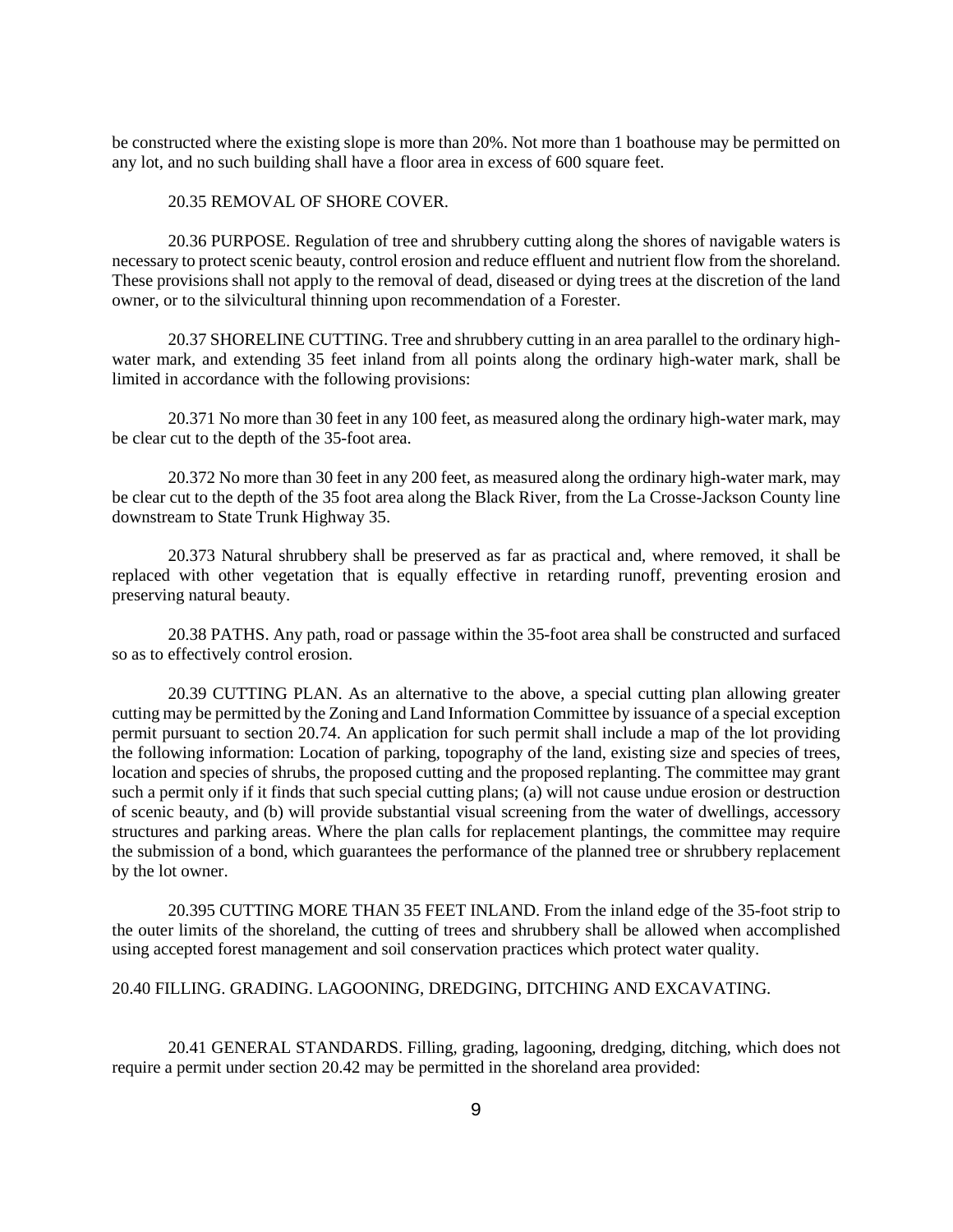20.411 It is done in a manner designed to minimize erosion, sedimentation and impairment of fish and wildlife habitat.

20.412 Filling, grading, lagooning, dredging, ditching or excavating in a shoreland-wetland district meets the requirements of section 20.532 and 20.533 of this ordinance.

20.413 All applicable federal, state and local authority is obtained in addition to a permit under this ordinance.

20.414 Any fill placed in the shoreland area is protected against erosion by the use of riprap, vegetative cover or a bulkhead.

20.42 PERMIT REQUIRED. Except as provided in section 20.43 a special exception permit is required:

20.421 For any filling or grading of any area which is within 300 feet landward of the ordinary high-water mark of navigable water and which has surface drainage toward the water and on which there is either;

(1) Any filling or grading on slopes of more than 20%.

- (2) Filling or grading of more than 1,000 sq. ft. on slopes of 12%-20%.
- (3) Filling or grading of more than 2,000 sq. ft. on slopes less than 12%.

20.422 For any construction of dredging commenced on any artificial water -way, canal, ditch, lagoon, pond, lake or similar waterway which is within 300 feet landward of the ordinary high-water mark of a navigable body of water or where the purpose is the ultimate connection with a navigable body of water.

20.43 SOIL CONSERVATION PRACTICES. Soil conservation practices such as terraces, runoff diversions and grassed waterways which are used for erosion control shall not require a permit under section 20.42 when designed and constructed to Soil Conservation Service technical standards.

20.44 PERMIT CONDITIONS. In granting a special exception permit under section 20.42, the Zoning and Land Information Committee shall attach the following conditions, where appropriate, in addition to those provisions specified in section 20.742 and 20.743:

20.441 The smallest amount of bare ground shall be exposed for as short a time as feasible.

20.442 Temporary ground cover (such as mulch or jute netting) shall be used and permanent vegetative cover shall be established.

20.443 Diversion berms or bales, silting basins, terraces, filter fabric fencing and other methods shall be used to prevent erosion.

20.444 Lagoons shall be constructed to avoid fish trap conditions.

20.445 Fill shall be stabilized according to accepted engineering standards.

20.446 Filling shall comply with the La Crosse County Floodplain Zoning Ordinance and shall not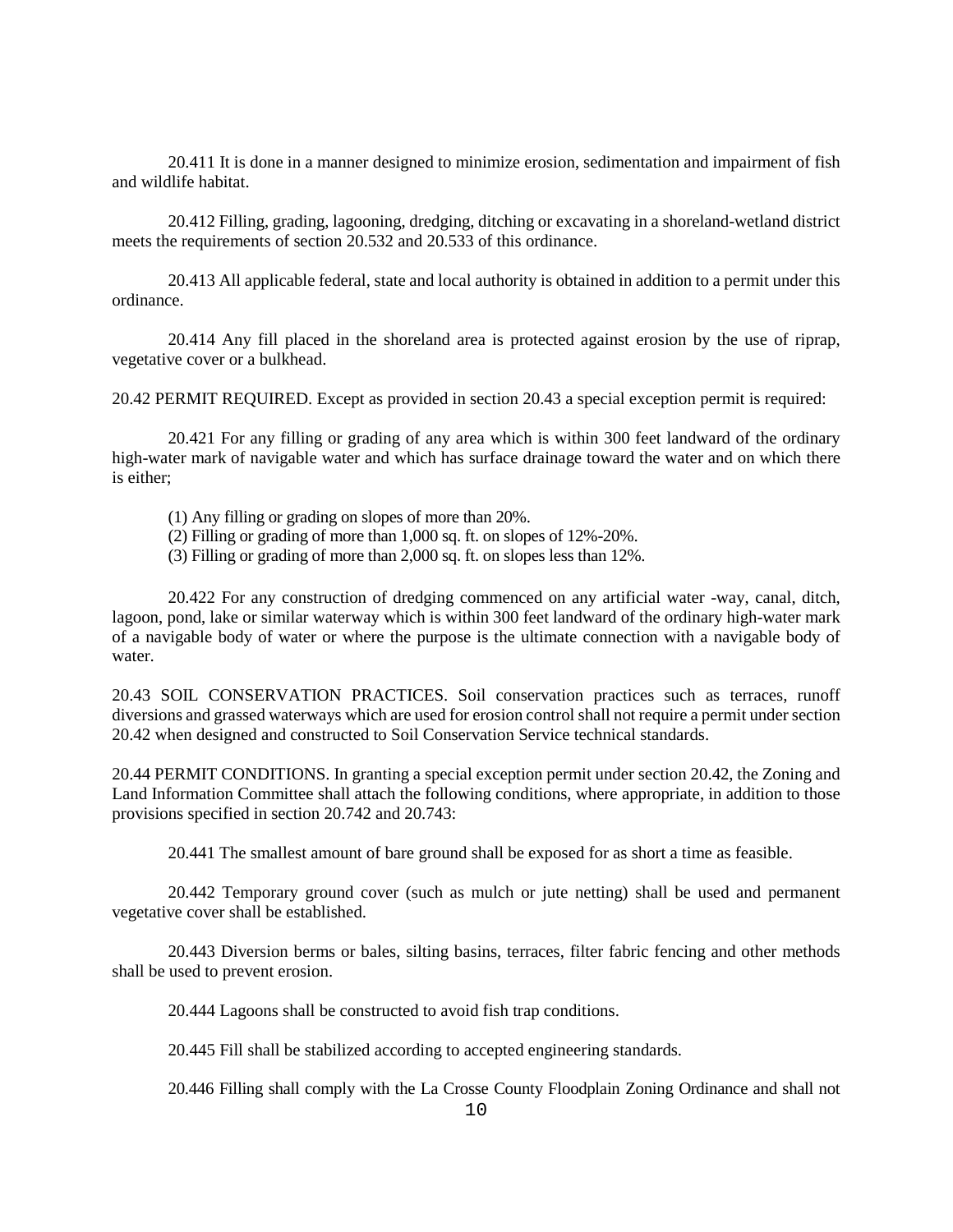restrict a floodway or destroy the flood storage capacity of a floodplain.

20.447 Channels or artificial watercourses shall be constructed with side slopes of two (2) units horizontal distance to one (1) unit vertical, or flatter, which shall be promptly vegetated, unless bulkheads or rip-rap are provided.

#### 20.50 SHORELAND-WETLAND DISTRICT.

20.51 DESIGNATION. This district shall include all shorelands within the jurisdiction of this ordinance which are wetlands of 5 acres or more, (excluding point symbols) and which are shown on the Wisconsin Wetland Inventory maps that are adopted and made a part of this ordinance. A portion of a wetland which is less than 5 acres in size, and which is located in the unincorporated shoreland area within the county, shall be included in the shoreland-wetland district where the wetland as a whole is 5 acres or larger, but extends across the corporate limits of a municipality, across the county boundary or across the shoreland limits, so that the wetland is not regulated in its entirety by the county.

20.511 LOCATING SHORELAND-WETLAND BOUNDARIES. Where an apparent discrepancy exists between the shoreland-wetland district boundary shown on the Wisconsin Wetland Inventory Map and actual field conditions at the time the maps were adopted, the zoning administrator shall contact the district office of the Department to determine if the shoreland-wetland district boundary as mapped is in error. If the Department staff concur with the zoning administrator that a particular area was incorrectly mapped as a wetland, the zoning administrator shall have the authority to immediately grant or deny a zoning permit in accordance with the regulations applicable to the correct zoning district.

20.52 PURPOSE. This district is created to maintain safe and healthful conditions, to prevent water pollution, to protect fish spawning grounds and wildlife habitat, to preserve shore cover and natural beauty and to control building development in wetlands whenever possible. When development is permitted in a wetland, the development should occur in a manner that minimizes adverse impacts upon the wetland.

20.53 PERMITTED USES. The following uses shall be allowed, subject to general shoreland zoning regulations contained in this ordinance, the provisions of chs. 10 and 31, Wis. Stats., and the provisions of other applicable local, state and federal laws.

20.531 Activities and uses which do not require the issuance of a zoning permit, but which must be carried out without any filling, flooding, draining, dredging, ditching, tiling or excavating except as allowed under section 20.532 or 20.533.

(1) Hiking, fishing, trapping, hunting, swimming, and boating.

(2) The harvesting of wild crops, such as marsh hay, ferns, moss, wild rice, berries, tree fruits and tree seeds, in such a manner that is not injurious to the natural reproduction of such crops;

- (3) The pasturing of livestock;
- (4) The cultivation of agricultural crops;
- (5) The practice of silviculture, including the planting, thinning and harvesting of timber; and
- (6) The construction or maintenance of duck blinds.

20.532 Uses which do not require the issuance of a zoning permit and which may include limited filling, flooding, draining, dredging, ditching, tiling or excavating but only to the extent specifically provided below: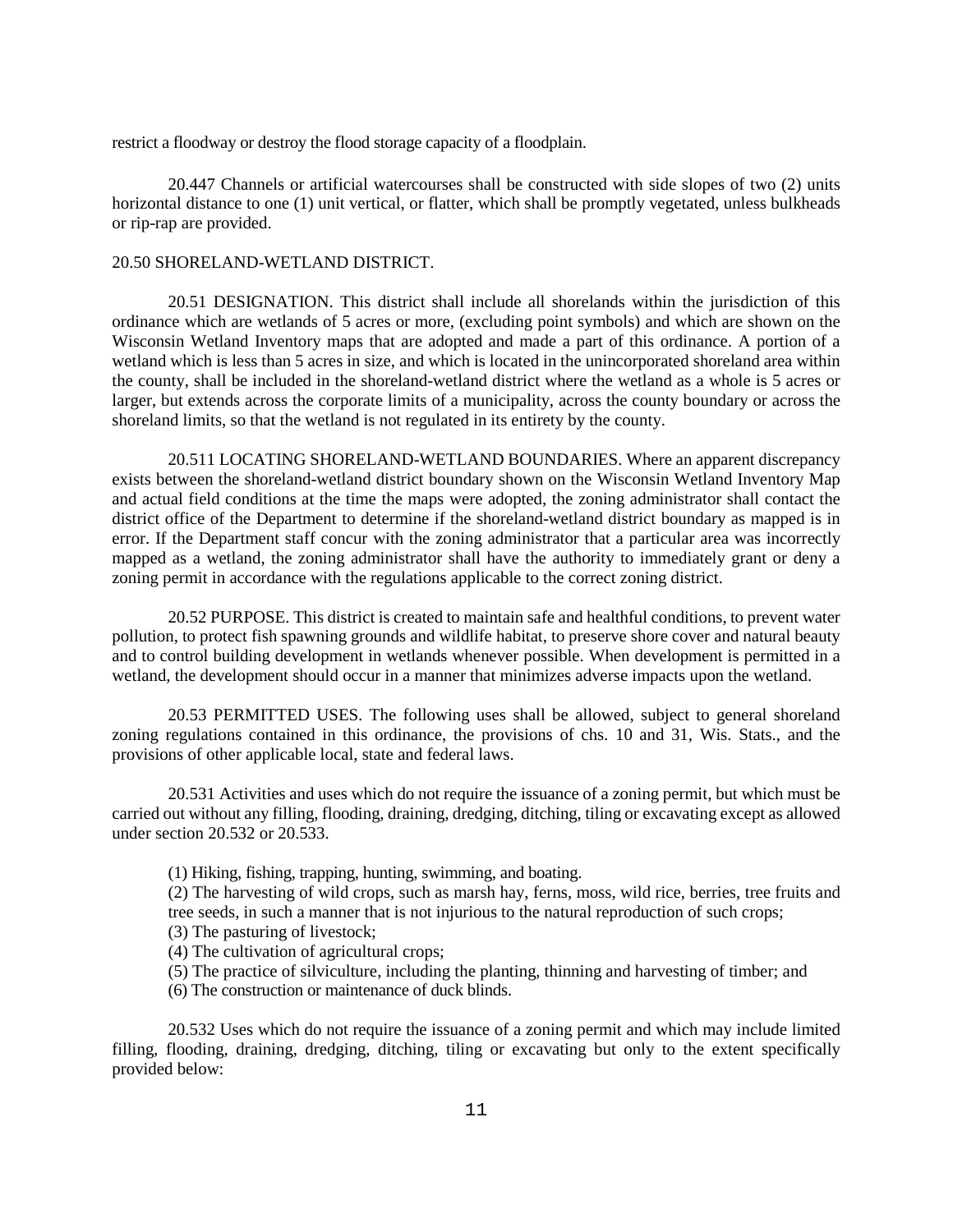(1) Temporary water level stabilization measures necessary to alleviate abnormally wet or dry conditions that would have an adverse impact on silvicultural activities if not corrected;

(2) The cultivation of cranberries including flooding, dike and dam construction or ditching necessary for the growing and harvesting of cranberries;

(3) The maintenance and repair of existing agricultural drainage systems where permissible by s. 30.20, Wis. Stats., including ditching, tiling, dredging, excavating and filling necessary to maintain the level of drainage required to continue the existing agricultural use. This includes the minimum filling necessary for disposal of dredged spoil adjacent to the drainage system provided that the filling is permissible by ch. 30 Wis. Stats., and that dredged spoil is placed on existing spoil banks where possible;

(4) The construction or maintenance of fences for the pasturing or livestock, including limited excavating and filling necessary for such construction and maintenance;

(5) The construction or maintenance of piers, docks or walkways built on pilings, including limited excavating and filling necessary for such construct in and maintenance; and

(6) The maintenance, repair, replacement or reconstruction of existing town and county highways and bridges, including limited excavating and filling necessary for such maintenance, repair, replacement or reconstruction.

20.533 Uses which require the issuance of a zoning permit under section 20.72 and which may include filling, flooding, draining, dredging, ditching, tiling or excavating, but only to the extent specifically provided below:

(1) The construction and maintenance of roads which are necessary to conduct silvicultural activities or agricultural cultivation, provided that:

(a) The road cannot as a practical matter be located outside the wetlands.

(b) The road is designed and constructed to minimize adverse impact upon the natural functions of the wetland enumerated in section 20.552,

(c) The road is designed and constructed with the minimum cross sectional area practical to serve the intended use;

(d) Road construction activities are carried out in the immediate area of the roadbed only.

(2) The construction or maintenance of nonresidential buildings, providing:

(a) The building is essential for and used solely in conjunction with the raising of waterfowl, minnows or other wetland or aquatic animals; or some other use permitted in the shoreland wetland district;

(b) The building cannot, as a practical matter, be located outside the wetland;

(c) Such building is not designed for human habitation and does not exceed 500 sq. ft. in floor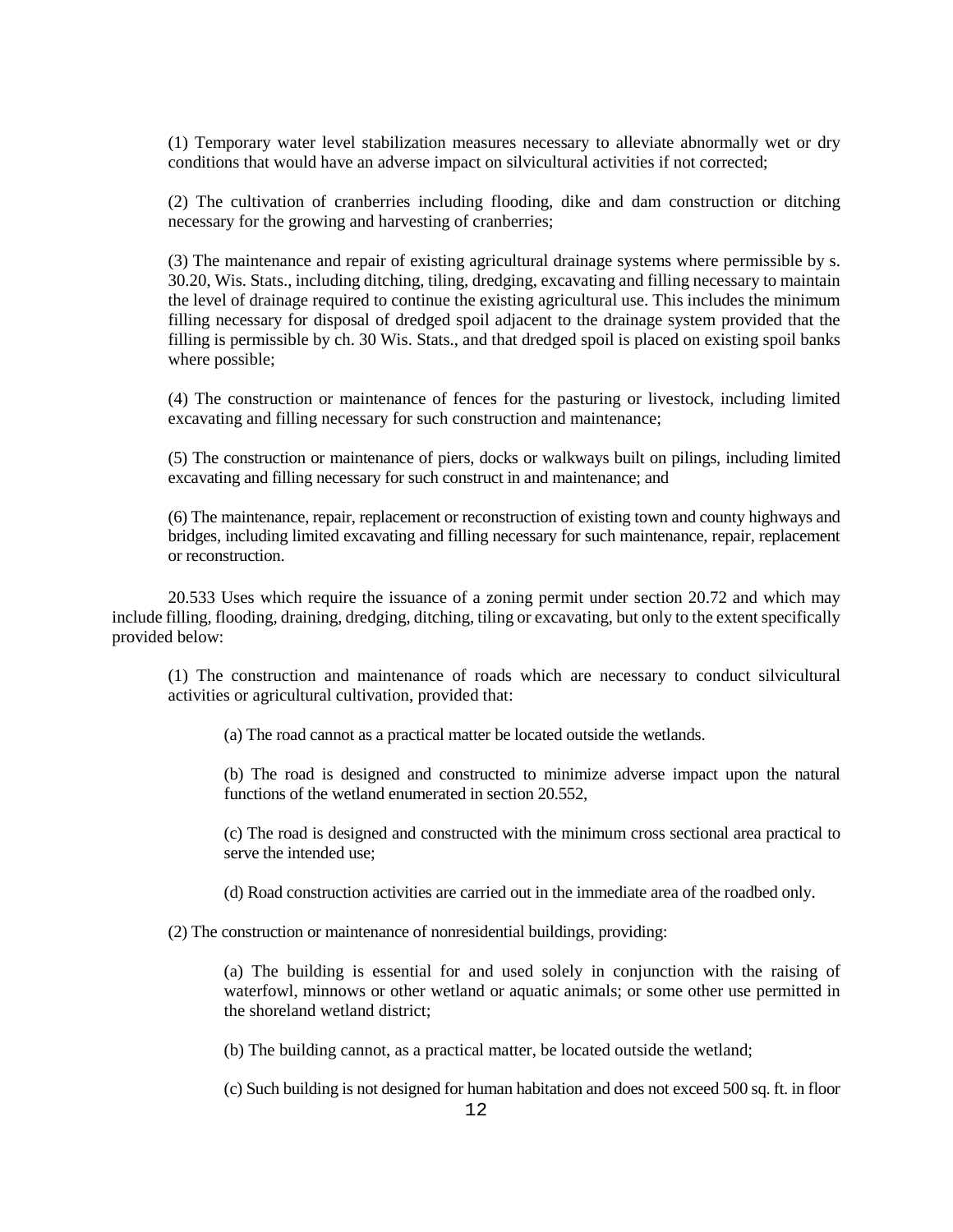area; and

(d) Only limited filling or excavating necessary to provide structural support for the building is authorized.

(3) The establishment of public and private parks and recreation areas, natural and outdoor education areas, historic and scientific areas, wildlife refuges, game bird and animal farms, fur animals, fish hatcheries, and public boat launching ramps and attendant access roads, provided that:

(a) Any private development is used exclusively for the permitted use and the applicant has received a permit or license under ch. 29, Wis. Stats., where applicable:

(b) Filling or excavating necessary for the construction or maintenance of public boat launching ramps or attendant access roads is allowed only where such construction or maintenance meets the criteria in section 20.533(1)(a)-(d) and;

(c) Ditching, excavating, dredging, or dike and dam construction in public and private parks and recreation areas, natural and outdoor education areas, historic and scientific areas, wildlife refuges, game bird and animal farms, fur animal farms, and fish hatcheries is allowed only for the purpose of improving wildlife habitat and to otherwise enhance wetland values.

(4) The construction or maintenance of electric, gas, telephone, water and sewer transmission and distribution facilities, by public utilities and cooperative associations organized for the purpose of producing or furnishing heat, light, power or water to their members and the construction or maintenance of railroad lines provided that:

(a) The transmission and distribution facilities and railroad lines cannot, as a practical matter, be located outside the wetlands;

(b) Such construction or maintenance is done in a manner designed to minimize adverse impact upon the natural functions of the wetland enumerated in section 20.552.

20.54 PROHIBITED USES. Any use not listed in sections 20.531, 20.532 or 20.533 is prohibited, unless the wetlands or portion of the wetland has been rezoned by amendment of this ordinance in accordance with section 20.55 of this ordinance and s. 59.97(5)(e), Wis. Stats.

## 20.55 REZONING OF LANDS IN THE SHORELAND-WETLAND DISTRICT

20.551 For all proposed text and map amendments to the shoreland wetland provisions of this ordinance, the district office of the Department shall be provided with the following:

(1) A copy of every petition for a text map amendment to the shoreland wetland provisions of this ordinance, within 5 days of the filing of such petition with the Zoning Administrator who is a Deputy County Clerk. Such petition shall include a copy of the Wisconsin Wetland Inventory map adopted as part of this ordinance describing any proposed rezoning of the shoreland-wetland;

(2) Written notice of the public hearing to be held on a proposed amendment at least 10 days prior to such hearing;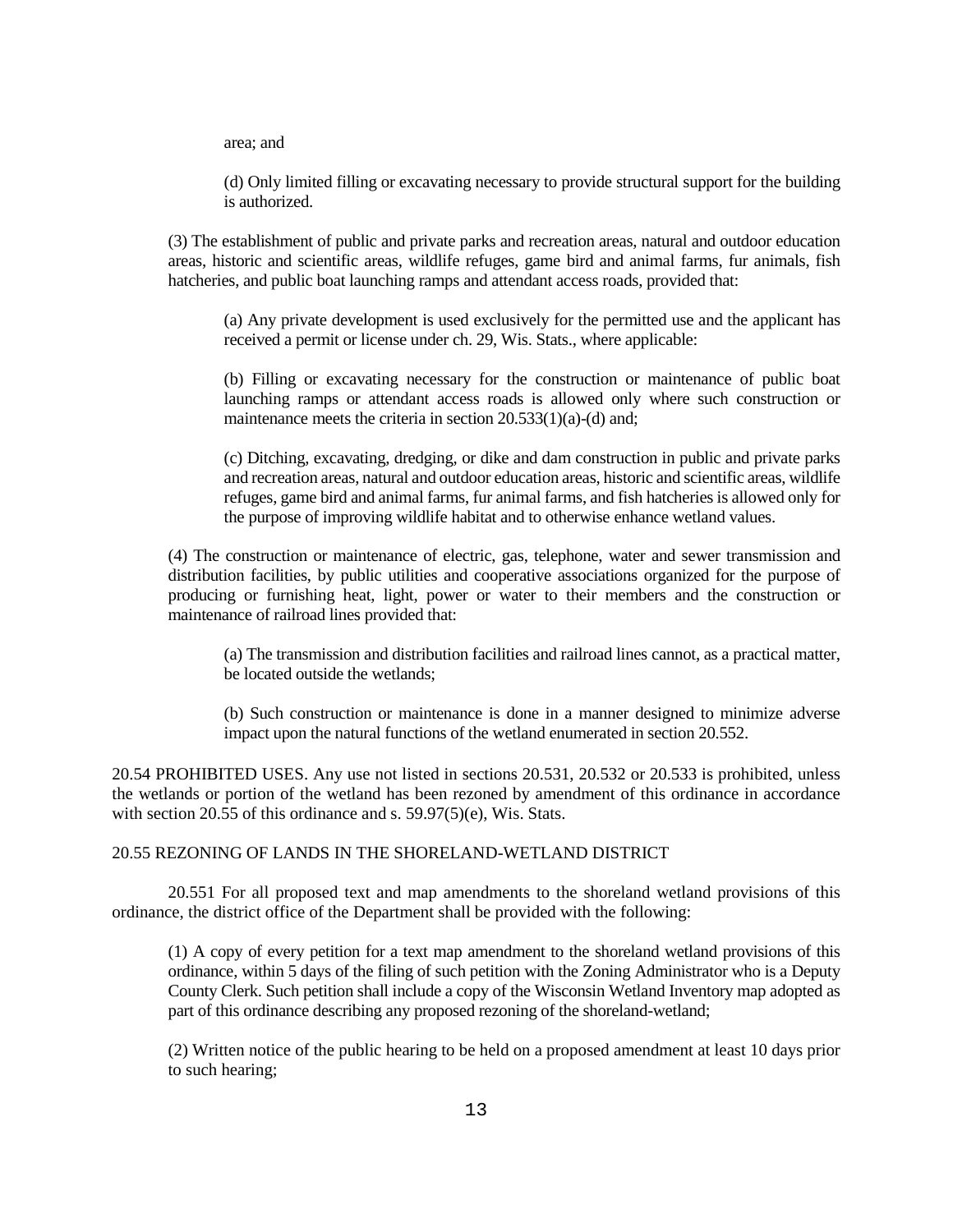(3) A copy of the county zoning agencies findings and recommendations to the county board; and

(4) Written notice of the county board's decision on the proposed amendment within 10 days after it is issued.

20.552 A wetland, or a portion thereof, in the shoreland-wetland district shall not be rezoned if the proposed rezoning may result in a significant impact upon any of the following:

(1) Storm and flood water storage capacity;

(2) Maintenance of dry season stream flow, the discharge of groundwater from a wetland to another area, or the flow of groundwater through a wetland;

(3) Filtering or storage of sediments, nutrients, heavy metals or organic compounds that would otherwise drain into navigable waters;

(4) Shoreline protection against soil erosion;

(5) Fish spawning, breeding, nursery or feeding grounds;

(6) Wildlife habitat; or

(7) Areas of special recreational, scenic or scientific interest, including scarce wetland types.

20.553 If the Department notifies the county zoning agency that a proposed text or map amendment to the shoreland-wetland provisions of this ordinance may have a significant adverse impact upon any of the criteria listed in section 20.552 of this ordinance, that amendment, if approved by the county board shall contain the following provisions:

"This amendment shall not take effect until more than 30 days have elapsed after written notice of the county board's approval of this amendment is mailed to the Department of Natural Resources. During that 30-day period the Department of Natural Resources may notify the county board that it will adopt a superseding shoreland ordinance for the county under s. 59.971(6), Wis. Stats. If the Department does so notify the county board, the effect of this amendment shall be stayed until the s. 59.971(6) adoption procedure is completed or otherwise terminated."

#### 20.60 NONCONFORMING USES & STRUCTURES.

20.61 The lawful use of a building, structure or property which existed at the time this ordinance, or an applicable amendment to this ordinance took effect and which is not in conformity with the provisions of this ordinance, including the routine maintenance of such a building or structure, may be continued, subject to the following conditions:

20.611 If a nonconforming use is discontinued for twelve (12) consecutive months, any future use of the building, structure or property shall conform to this ordinance.

20.612 The maintenance and repair of nonconforming boathouses that extend waterward beyond the ordinary high-water mark of any navigable waters shall comply with the requirements of s 30.121, Wis. Stats.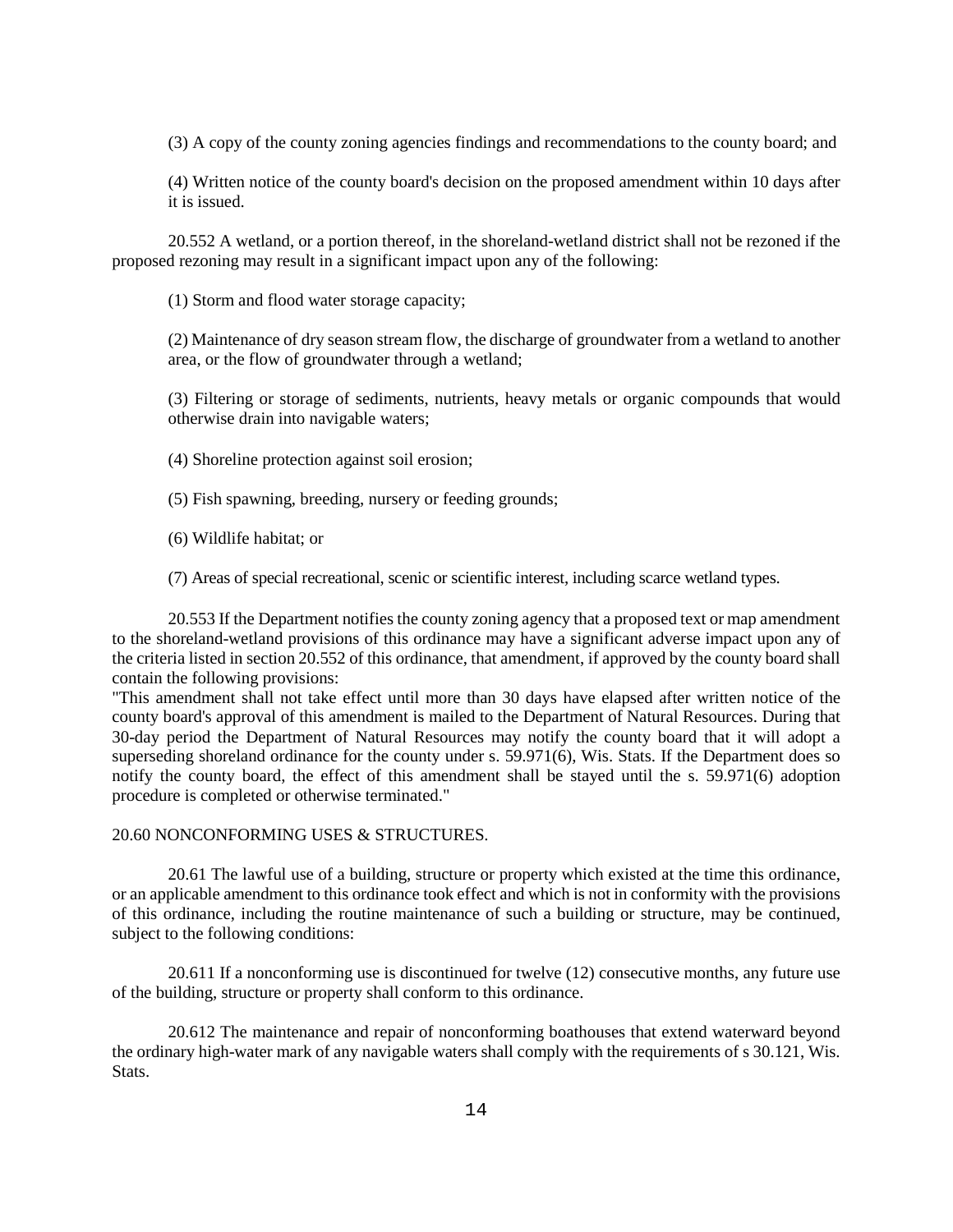20.613 If the nonconforming use of a temporary structure is discontinued, such nonconforming use may not be recommenced.

20.614 Uses which are nuisances shall not be permitted to continue as nonconforming uses.

20.615 No structural alteration, addition or repair to any building or structure with a nonconforming use or any nonconforming building or structure, over the life of the building or structure, shall exceed 50 percent of its current estimated fair market value unless it is permanently changed to conform to the requirements of this ordinance.

20.616 If the alterations, addition or repair of a building or structure, with a nonconforming use or a nonconforming building or structure is prohibited because it is in excess of 50% of the current estimated fair market value, the property owner may still make the proposed alteration, addition or repair if:

(1) A nonconforming use is permanently changed to a conforming use:

(2) The property owner appeals the determination of the zoning administrator and either the county board of adjustment or the circuit court find in the property owner's favor under ss. 59.99(4) or 59.99(10), WI. Stats.

(3) The property owner successfully petitions to have the property rezoned by amendment to this ordinance in accordance with section 20.80 of this ordinance and s. 59.97(5)(e), Wis. Stats.

### 20.70 ADMINISTRATIVE PROVISIONS.

20.71 ZONING ADMINISTRATOR. The zoning administrator shall have the following duties and powers:

20.711 Advise applicants as to the provisions of this ordinance and to assist them in preparing permit applications and appeal forms.

20.712 Issue permits and certificates of compliance and inspect properties for compliance with this ordinance.

20.713 Keep records of all permits issued, inspections made, work approved and other official actions.

20.714 Submit copies of variances, special exceptions and decisions on appeals for map or text interpretations and map or text amendments within 10 days after they are granted or denied to the district office of the Department.

20.715 Investigate and report violations of this ordinance to the county zoning committee and the corporation counsel.

#### 20.72 ZONING PERMITS.

20.721 WHEN REQUIRED. Except where another section of this ordinance specifically exempts certain types of development from this requirement (as in sections 20.531 and 20.532), a zoning permit shall be obtained from the zoning administrator before any new development, as defined in section 20.92(5)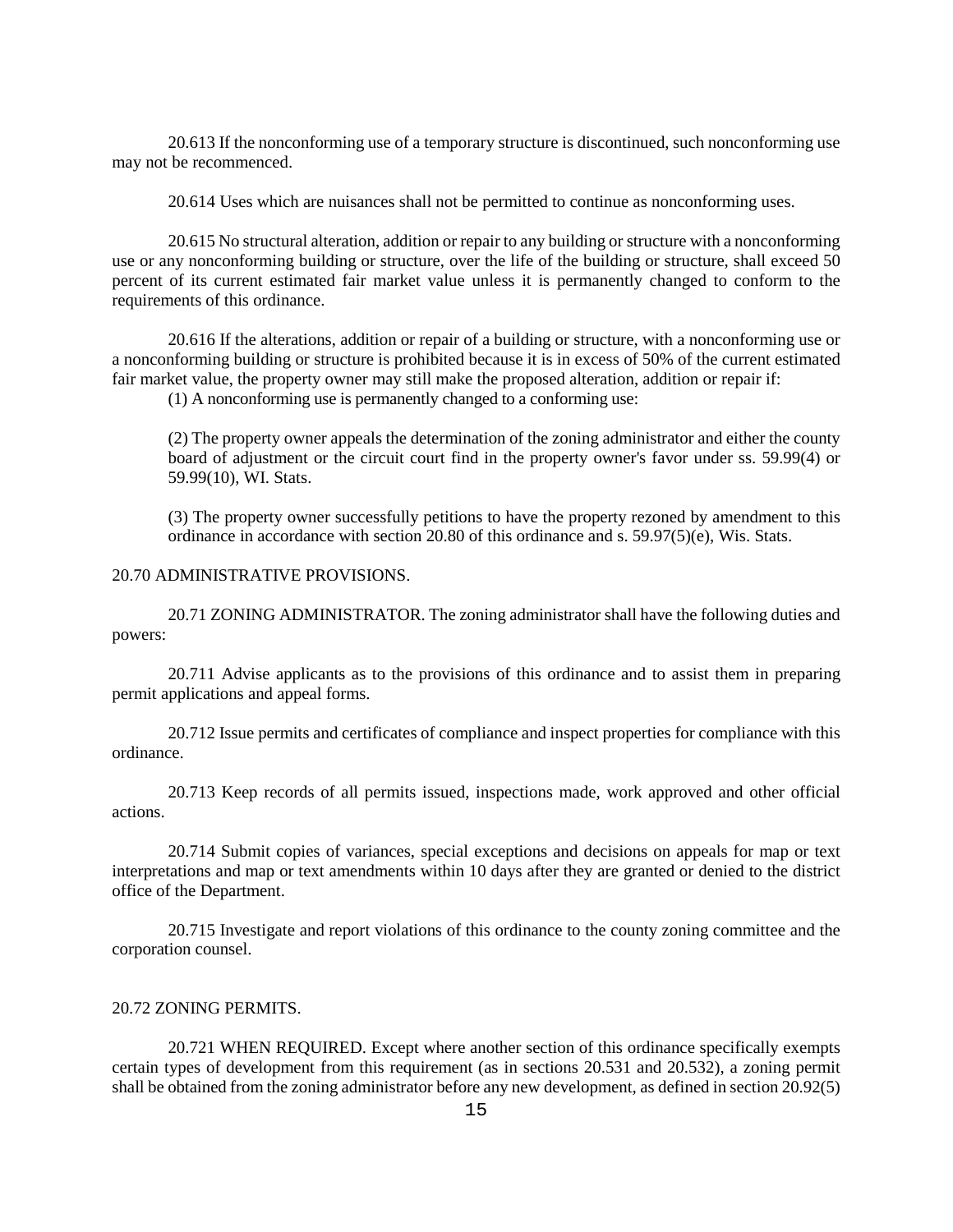or any change in the use of an existing building or structure, is initiated.

20.722 APPLICATION. An application for a zoning permit shall be made to the zoning administrator upon forms furnished by the county and shall include, for the purpose of enforcement of these regulations, the following data:

(1) Name and address of applicant and property owner.

(2) Legal description of the property and type of proposed use.

(3) A sketch of the dimensions of the lot and location of buildings relative to the lot lines, centerline of abutting highways and the ordinary high-water mark of any abutting watercourses and water level on a date specified.

(4) Location and description of any existing private water supply or sewage system or notification of plans for any such installation.

20.723 EXPIRATION OF PERMIT. Zoning permits shall expire 12 months from date issued if no substantial work has commenced.

## 20.73 CERTIFICATES OF COMPLIANCE

20.731 No land shall be occupied or used and no building hereafter erected, altered or moved shall be occupied, until a certificate of compliance is issued by the zoning administrator.

(1) The certificate of compliance shall certify that the building or premises or part thereof, and the proposed use thereof, conform to the provisions of this ordinance.

(2) Application for such certificate shall be concurrent with the application for a zoning permit.

(3) The certificate of compliance shall be issued within 10 days after notification of the completion of the work specified in the zoning permit, if the building or premises or proposed use thereof conforms with all the provisions of this ordinance.

20.732 The zoning administrator may issue a temporary certificate of compliance for part of a building, pursuant to rules and regulations established by the county board.

20.733 Upon written request from the owner, the zoning administrator shall issue a certificate of compliance for any building or premises existing at the time of the adoption of this ordinance, certifying after inspection the extent and type of use made of the building or premises and whether or not such use conforms to the provisions of this ordinance.

### 20.74 SPECIAL EXCEPTION PERMITS

## 20.741 APPLICATION FOR A SPECIAL EXCEPTION PERMIT.

(1) Any use listed as a special exception in this ordinance shall be commenced only after an application has been submitted to the Zoning & Land Information Department and a special exception permit has been granted by the Planning, Resources & Development Committee. The application fee for a special exception permit shall be \$150.00 and as set forth in s. 17.87 of this Code.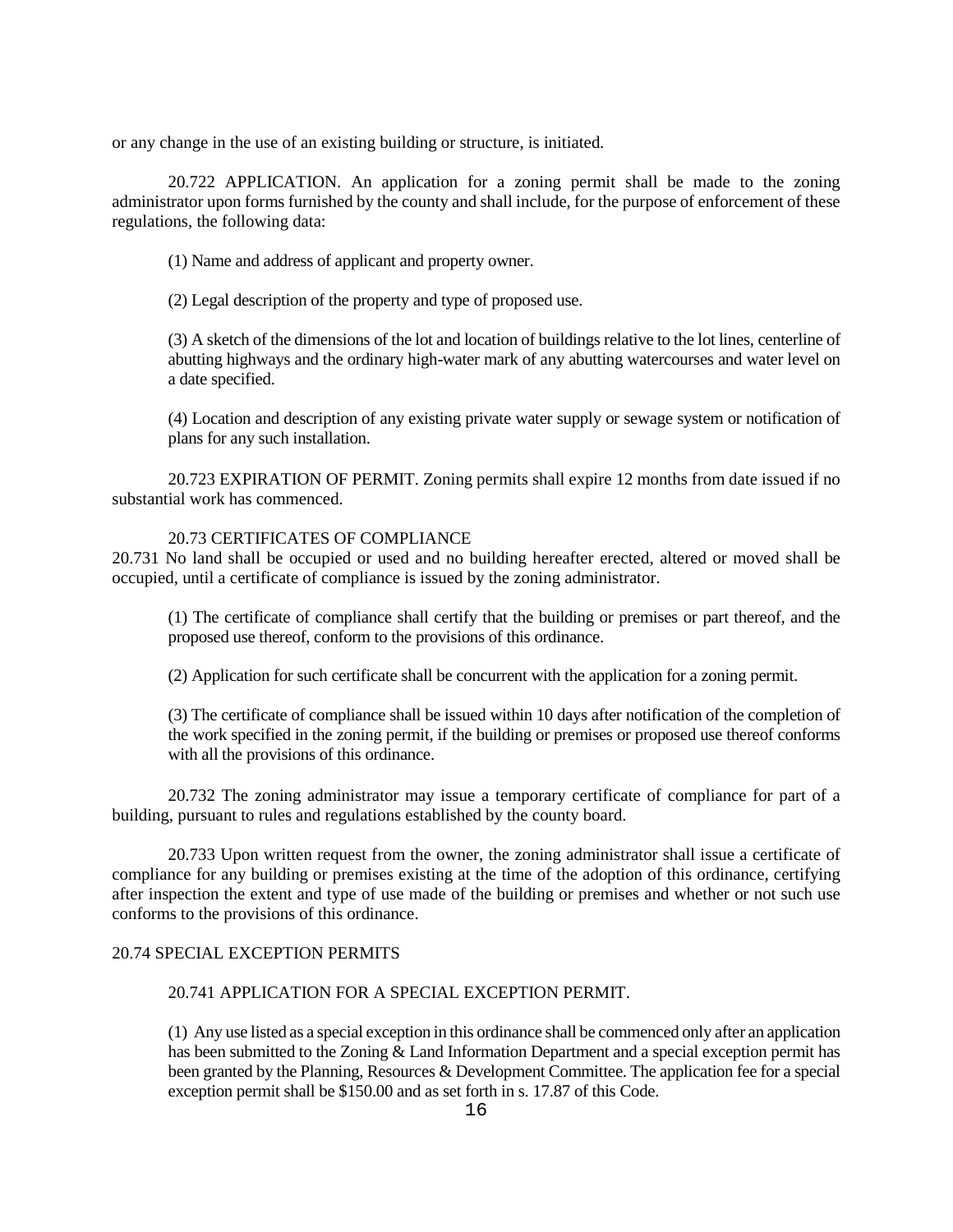(2) Whenever an activity listed as a special exception in this ordinance has been commenced or completed by any person, firm or corporation prior to the granting of a special exception permit by the Planning, Resources & Development Committee, the County may elect, in lieu of prosecution, to require that person, firm or corporation to make an application for an after-the-fact permit. The application fee for an after-the-fact special exception permit shall be twice the normal fee, referred to in (1) of this section and as set forth in s. 17.87 of this Code.

20.742 STANDARDS APPLICABLE TO ALL SPECIAL EXCEPTIONS. In passing on a special exception permit, the Zoning & Land Information Committee shall evaluate the effect of the proposed use upon:

(1) The maintenance of safe and healthful conditions.

(2) The prevention and control of water pollution including sedimentation.

(3) Compliance with local floodplain zoning ordinances and opportunity for damage to adjacent properties due to altered surface water drainage.

(4) The erosion potential of the site based upon degree and direction of slope, soil type and vegetative cover.

(5) The location of the site with respect to existing or future access roads.

(6) The need of the proposed use for a shoreland location.

(7) Its compatibility with uses on adjacent land.

(8) The amount of liquid and solid wastes to be generated and the adequacy of the proposed disposal systems.

(9) Location factors under which:

(a) Domestic uses shall be generally preferred;

(b) Uses not inherently a source of pollution within an area shall be preferred over uses that are or may be a pollution source;

(c) Use locations within an area tending to minimize the possibility of pollution shall be preferred over use locations tending to increase that possibility.

20.743 CONDITIONS ATTACHED TO SPECIAL EXCEPTIONS. Upon consideration of the factors listed above, the Zoning & Land Information Committee shall attach such conditions, in addition to those required elsewhere in this ordinance, as are necessary to further the purpose of this ordinance. Violations of any of these conditions may be deemed a violation of this ordinance. Such conditions may include specifications for, without limitations because of specific enumeration; type of shore cover; specific sewage disposal and water supply facilities; landscaping and planting screens; period of operation; operational control; sureties; deed restrictions; location of piers, docks, parking and signs; and type of construction. To secure information upon which to base its determination, the Zoning & Land Information Committee may require the applicant to furnish, in addition to the information required for a zoning permit, the following information:

(1) A plan of the area showing surface contours, soil types, ordinary high-water marks, ground water conditions, sub-surface geology and vegetative cover.

(2) Location of buildings, parking areas, traffic access, driveways, walkways, piers, open space and landscaping.

(3) Plans of buildings, sewage disposal facilities, water supply systems and arrangement of operations.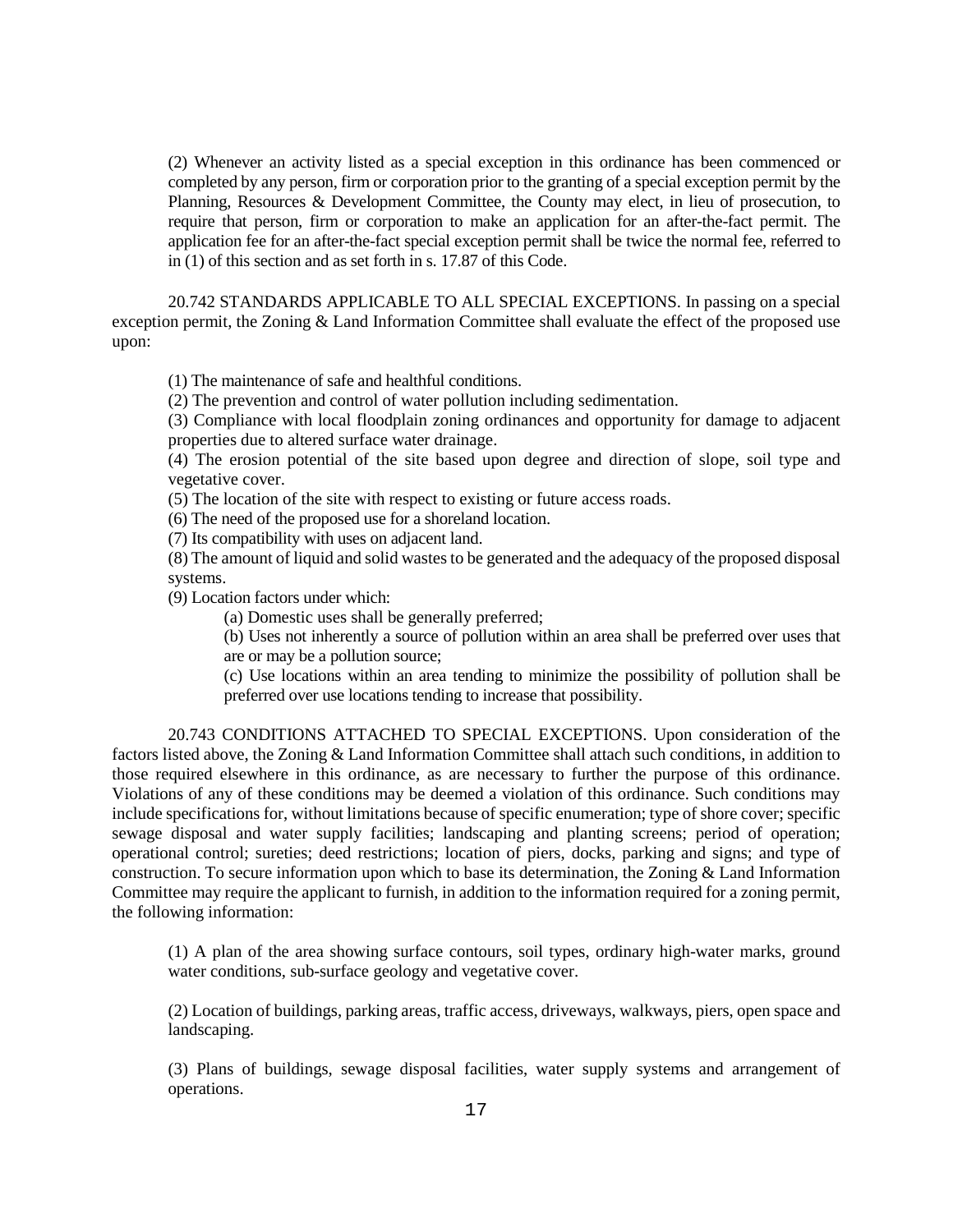(4) Specifications for areas of proposed filling, grading, lagooning or dredging.

(5) Other pertinent information necessary to determine if the proposed use meets the requirements of this ordinance.

20.744 NOTICE, PUBLIC HEARING AND DECISION. Before passing upon an application for a special exception permit, the Zoning & Land Information Committee shall hold a public hearing. Notice of such public hearing, specifying the time, place and matters to come before the committee, shall be given as a Class 2 notice under ch. 985, Wis. Stats. Such notice shall be mailed to the district office of the Department at least 10 days prior to the hearing. The committee shall state in writing the grounds for granting or refusing a special exception permit.

20.745 RECORDING. When a special exception permit is approved, a record shall be made of the land use and structures permitted and such permit shall be applicable solely to the structures, use and property so described. A copy of any decision on a special exception permit shall be mailed to the district office of the Department within 10 days after it is granted or denied.

20.746 REVOCATION. Where the conditions of a special exception permit are violated, the special exception permit shall be revoked by the Zoning & Land Information Committee.

20.75 VARIANCES. The Board of Adjustment may grant, upon appeal, a variance from the dimensional standards of this ordinance where an applicant convincingly demonstrates that literal enforcement of the provisions of the ordinance will:

- (1) result in unnecessary hardship on the applicant:
- (2) due to special conditions unique to the property; and
- (3) that such variance is not contrary to the public interest.

20.751 NO USE VARIANCE. A variance shall not grant or increase any use of property which is prohibited in the zoning district.

20.752 NOTICE, HEARING AND DECISION. Before passing on an application for a variance, the Board of Adjustment shall hold a public hearing. Notice of such hearing specifying the time, place and matters of concern, shall be given a Class 2 notice under ch. 985, Wis. Stats. Such notice shall be mailed to the district office of the Department at least 10 days prior to the hearing. The board shall state in writing the reasons for granting or refusing a variance and shall mail a copy of such decision to the Department district office within 10 days of the decision.

20.76 BOARD OF ADJUSTMENT. The Board of Adjustment created under s. 59.99 Wis. Stats., and by the La Crosse County Zoning Ordinance of 1953, is hereby authorized to act for the purpose of this ordinance. The Board of Adjustment shall exercise the powers conferred by s 59.99(7) Wis. Stats.

20.761 APPEALS TO THE BOARD. Appeals to the Board of Adjustment may be taken by any person aggrieved or by an officer, department, board or bureau of the county affected by any decision of the Zoning Administration or other administrative office. Such appeal shall be taken within a reasonable time, as provided by the rules of the board, by filing with the officer whose decision is in question, and with the Board of Adjustment, a notice of appeal specifying the reasons for the appeal. The zoning administrator or other officer whose decision is in question shall promptly transmit to the board all the papers constituting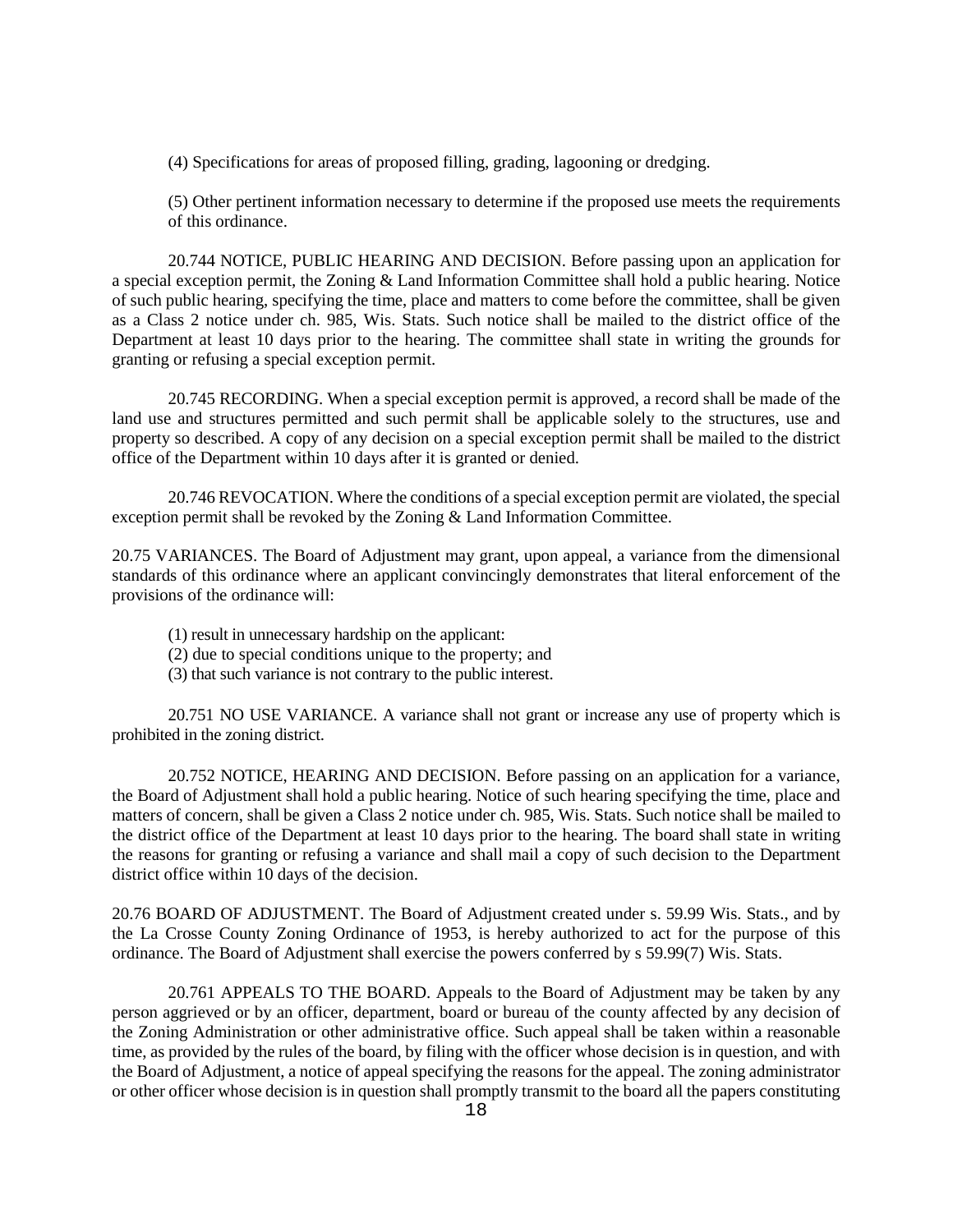the record upon which the action appealed from was taken.

## 20.762 HEARING APPEALS AND APPLICATIONS FOR VARIANCES

(1) The board of adjustment shall fix a reasonable time for a hearing on the appeal or application. The board shall give public notice thereof by publishing a Class 2 notice under ch. 985, Wis. Stats., specifying the date, time and place of the hearing and the matters to come before the board. Notice shall be mailed to the parties in interest. Written notice shall be given to the district office 10 days prior to hearings on proposed shoreland variances, and appeals for map and text interpretations.

(2) A decision regarding the appeal or application shall be made as soon as practical. Copies of all decisions on shoreland variances and appeals for map or text interpretations shall be submitted to the district office of the Department within 10 days after they are granted.

(3) The final disposition of an appeal or application to the Board of Adjustment shall be in the form of a written resolution or order signed by the chairman and secretary of the board. Such resolution shall state the specific facts which are the basis of the board's determination and shall either affirm, reverse, vary or modify the order, requirement, decision or determination appealed, in whole or in part, dismiss the appeal for lack of jurisdiction or prosecution or grant the application.

(4) At the public hearing, any party may appear in person or by agent or by attorney.

20.763 FEES. The schedule of fees adopted by the county board for zoning permits, zoning petitions, zoning appeals, conditional use and special exception permit applications as contained in Chapter 17 of the La Crosse County Code of Ordinances is adopted herewith, along with any amendments thereto.

20.80 CHANGES AND AMENDMENTS. The County Board of Supervisors of La Crosse County, Wisconsin may change or supplement the boundaries of use districts and the regulation contained in this ordinance in accordance with the requirements of s. 59.97(5)(e), Wis. Stats. Ch NR 115, Wis. Adm. Code and section 20.55 of this ordinance where applicable.

20.81 Amendments to this ordinance may be made on petition of any interested party as provided in s. 59.97(5)(e), Wis. Stats.

20.82 Every petition for a text or map amendment filed with the Zoning Administrator shall be referred to the county zoning agency. A copy of each petition shall be mailed to the district office of the Department within 5 days of the filing of the petition with the Zoning Administrator. Written notice of the public hearing to be held on a proposed amendment shall be mailed to the district office of the Department at least 10 days prior to the hearing.

20.83 A copy of the county board's decision on each proposed amendment shall be forwarded to the district office of the Department within 10 days after the decision is issued.

20.85 ENFORCEMENT AND PENALTIES. Any development, any building or structure constructed, moved or structurally altered, or any use established after the effective date of this ordinance in violation of the provisions of this ordinance, by any person, firm, association, corporation (including building contractors or their agents) shall be deemed a violation. The Zoning Administrator or the county zoning agency shall refer violations to the corporation counsel who shall expeditiously prosecute violations. Any person, firm, association or corporation who violates or refuses to comply with any of the provisions of this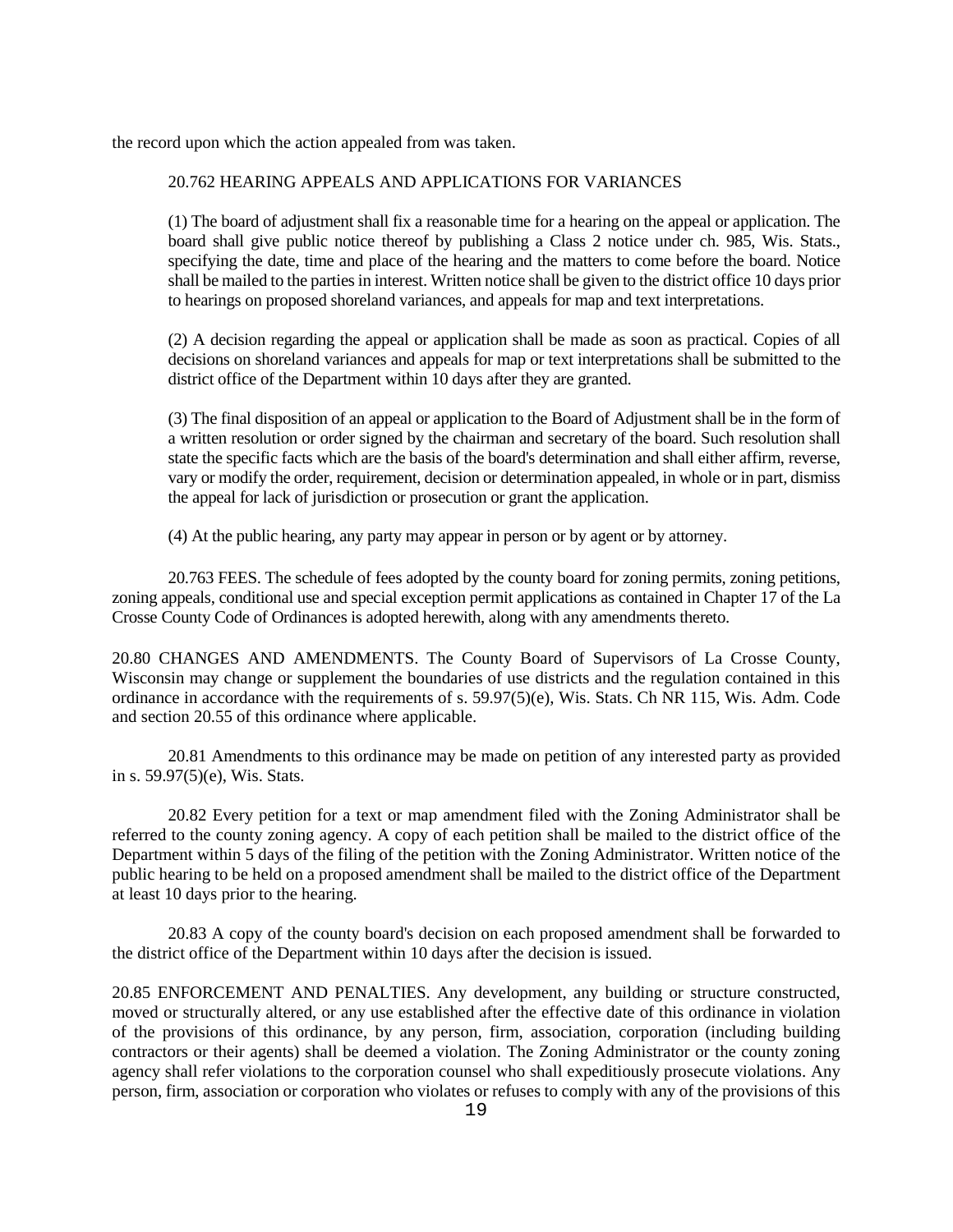ordinance shall be subject to a forfeiture of not less than ten (\$10.00) dollars nor more than two hundred (\$200.00) dollars per offense, together with the taxable costs of action. Each day which the violation exists shall constitute a separate offense. Every violation of this ordinance is a public nuisance and the creation thereof may be enjoined and the maintenance thereof may be abated pursuant to s. 59.97(11), Wis. Stats.

### 20.90 DEFINITIONS.

20.91 For the purpose of administering and enforcing this ordinance, the terms or words used herein shall be interpreted as follows: Words used in the present tense include the future; words in the singular number include the plural number; and words in the plural number include the singular number. The word "shall" is mandatory, not permissive. All distances, unless otherwise specified, shall be measured horizontally.

20.92 The following terms used in this ordinance mean:

(1) "Accessory structure or use" means a detached subordinate structure or a use which is clearly incidental to, and customarily found in connection with, the principal structure or use to which it is related, and which is located on the same lot as the principal structure or use.

(2) "Boathouse" means any permanent structure designed solely for the purpose of protecting or storing boats and related equipment for non-commercial purposes.

(3) "County Zoning Agency" means that committee or commission created or designated by the county board under s. 59.97(2)(a), Wis. Stats., to act in all matters pertaining to county planning and Zoning, and is the agency for the purpose of this ordinance to hear and decide on all special exception (conditional use applications.

(4) "Department" means the Wisconsin Department of Natural Resources.

(5) "Development" means any man-made change to improved or unimproved real estate, including, but not limited to the construction of buildings, structures or accessory structures; The construction of additions or substantial alterations to buildings, structures or accessory structures; the placement of mobile homes; ditching, lagooning, dredging, filling, grading, paving, excavating or drilling operations, and the deposition or extraction of earthen material.

(6) "Drainage system" means one or more artificial ditches, tile drains or similar devices which collect surface run off or ground water and conveys it to a point of discharge.

(7) "Floodplain" means the land which has been or may be hereafter covered by floodwater during the regional flood. The floodplain includes the floodway and the flood fringe as those terms are defined in ch. NR 116, WI. Adm. Code.

(8) "Navigable waters" means all natural inland lakes, streams, ponds, flowages and the Wisconsin portion of the Mississippi River and other waters within the corporate limits of La Crosse County which are navigable under the laws of the State of Wisconsin. Under s. 144.26(2)(d), Wis. Stats., not withstanding any other provisions of law or administrative rule promulgated hereunder, shoreland ordinances required under s. 59.971, Wis. Stats., and ch NR 115, Wis. Adm. Code, do not apply to lands adjacent to farm drainage ditches if: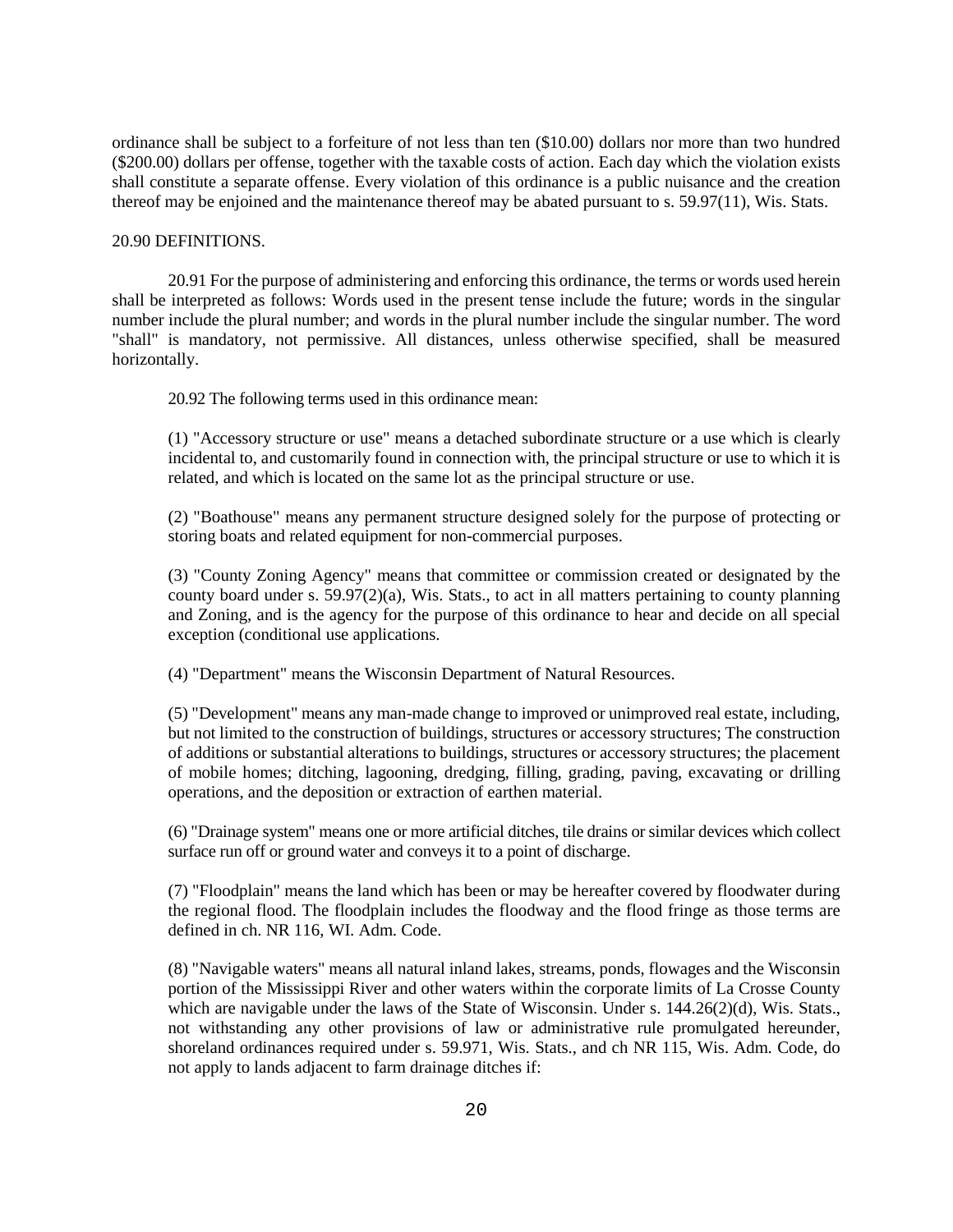(a) Such lands not adjacent to a natural navigable stream or river.

(b) Those parts of such drainage ditches adjacent to such lands were not navigable streams before ditching; and

(c) Such lands are maintained in nonstructural agricultural use.

(9) "Ordinary High water mark" means the point on the bank or shore up to which the presence and action of surface water is so continuous as to leave a distinctive mark such as by erosion, destruction or prevention of terrestrial vegetation, predominance of aquatic vegetation, or other easily recognized characteristics.

(10) "Regional Flood" means a flood determined to be representative of large floods known to have generally occurred in Wisconsin and which may be expected to occur on a particular stream because of like physical characteristics, once in every 100 years.

(11) "Setback" means the depth of the yard, measured horizontally on a lot from and at right angles to the front lot line or the right-of-way line of a street, road, highway, or the ordinary high water mark.

(12) "Shorelands" means land within the following distances from the ordinary high water mark of navigable waters: 1,000 feet from a lake, pond or flowage; and 300 feet from a river or stream or to the landward side of the floodplain, whichever distance is greater.

(13) "Shoreland-wetland district" means the zoning district, created as a part of this shoreland zoning ordinance, comprised of shorelands that are designated as wetlands on the wetland maps which have been adopted and made a part of this ordinance.

(14) "Silvicultural thinning" means a woodland management practice which, for the purpose of this ordinance, improves or maintains the quality of adjacent surface water through responsible cutting on shorelands; and by which long-lived species are perpetuated and provision is made for efficient methods of slash disposal.

(15) "Special exception (conditional use)" means a use permitted by this ordinance provided that certain conditions specified in the ordinance are met and that a permit is granted by the Zoning Committee or, where appropriate, the county board.

(16) "Unnecessary hardship" means that circumstances where special conditions, which were not self-created, affect a particular property and make strict conformity with restrictions governing area, setbacks, frontage, height or density unnecessarily burdensome or unreasonable in light of the purposes of this ordinance.

(17) "Variance" means an authorization granted by the board of adjustment to construct, alter or use a building or structure in a manner that deviates from the dimensional standards of this ordinance.

(18) "Wetlands" means those areas where water is at, near or above the land surface long enough to be capable of supporting aquatic or hydrophytic vegetation and which have soils indicative of wet conditions.